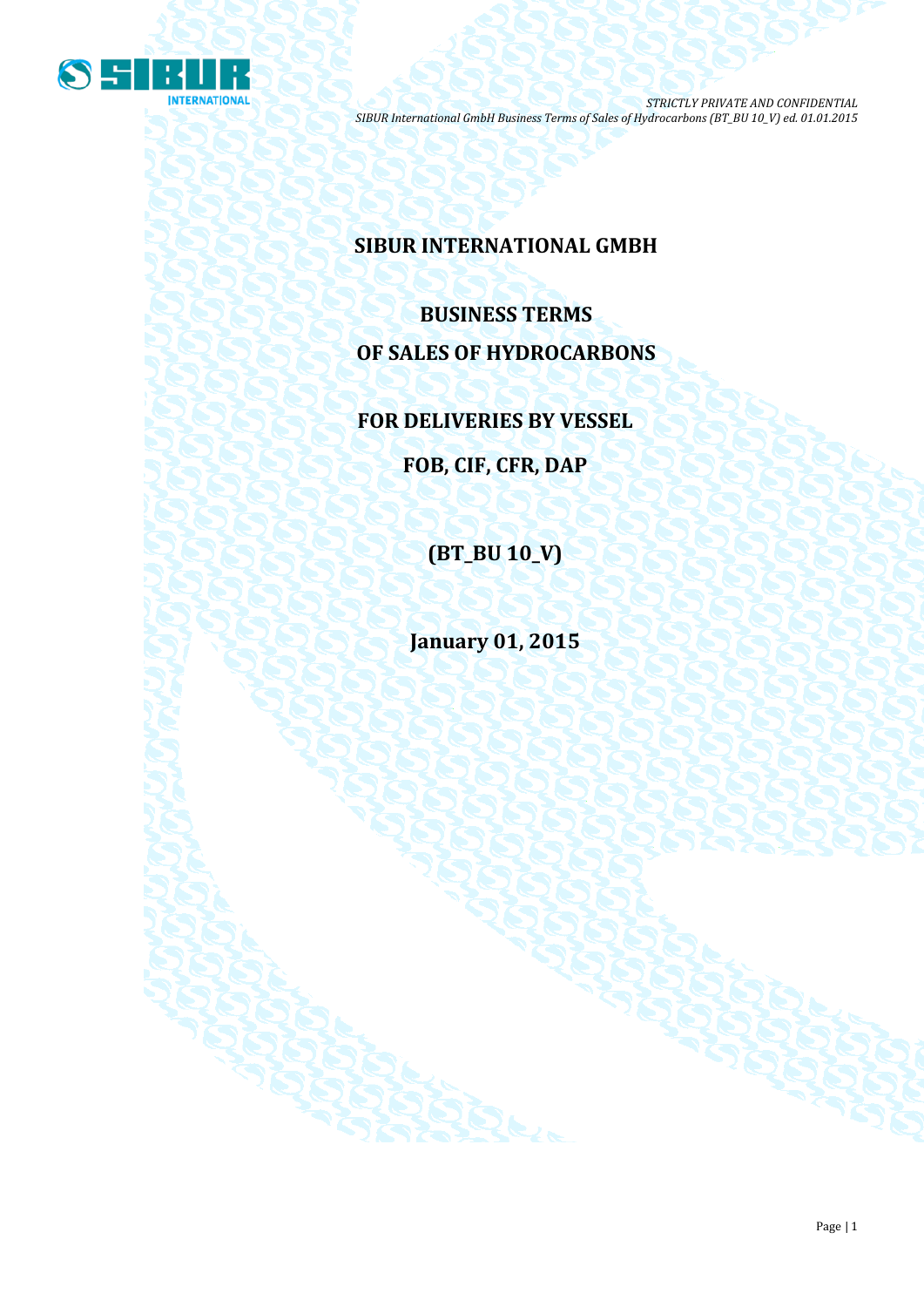

## **CONTENTS**

#### **INTRODUCTORY PROVISIONS** 3

**PARAGRAPH I Goods 3 3** 

**PARAGRAPH II Quality 3**

**PARAGRAPH III Quantity 1999 • 1999 • 1999 • 1999 • 1999 • 1999 • 1999 • 1999 • 1999 • 1999 • 1999 • 1999 • 1999 • 1999 • 1999 • 1999 • 1999 • 1999 • 1999 • 1999 • 1999 • 1999 • 1999 • 1999 • 1999 • 1999 • 1999 • 1999 • 1999 • 1999 •** 

**PARAGRAPH IV Delivery basis 5** 

**PARAGRAPH V Transportation 10** 

**PARAGRAPH VI Shipment period 12**

**PARAGRAPH VII Laytime 13**

**PARAGRAPH VIII Demurrage 13 13** 

**PARAGRAPH IX Price 14** *Price* **14** *Price* **14** 

**PARAGRAPH X Payment terms 15** 

**PARAGRAPH XI Responsibilities of the parties 18** 

**PARAGRAPH XII Duration 20** 

**ANNEX 1 Contract template 21 ANNEX 2 Guarantee template 22**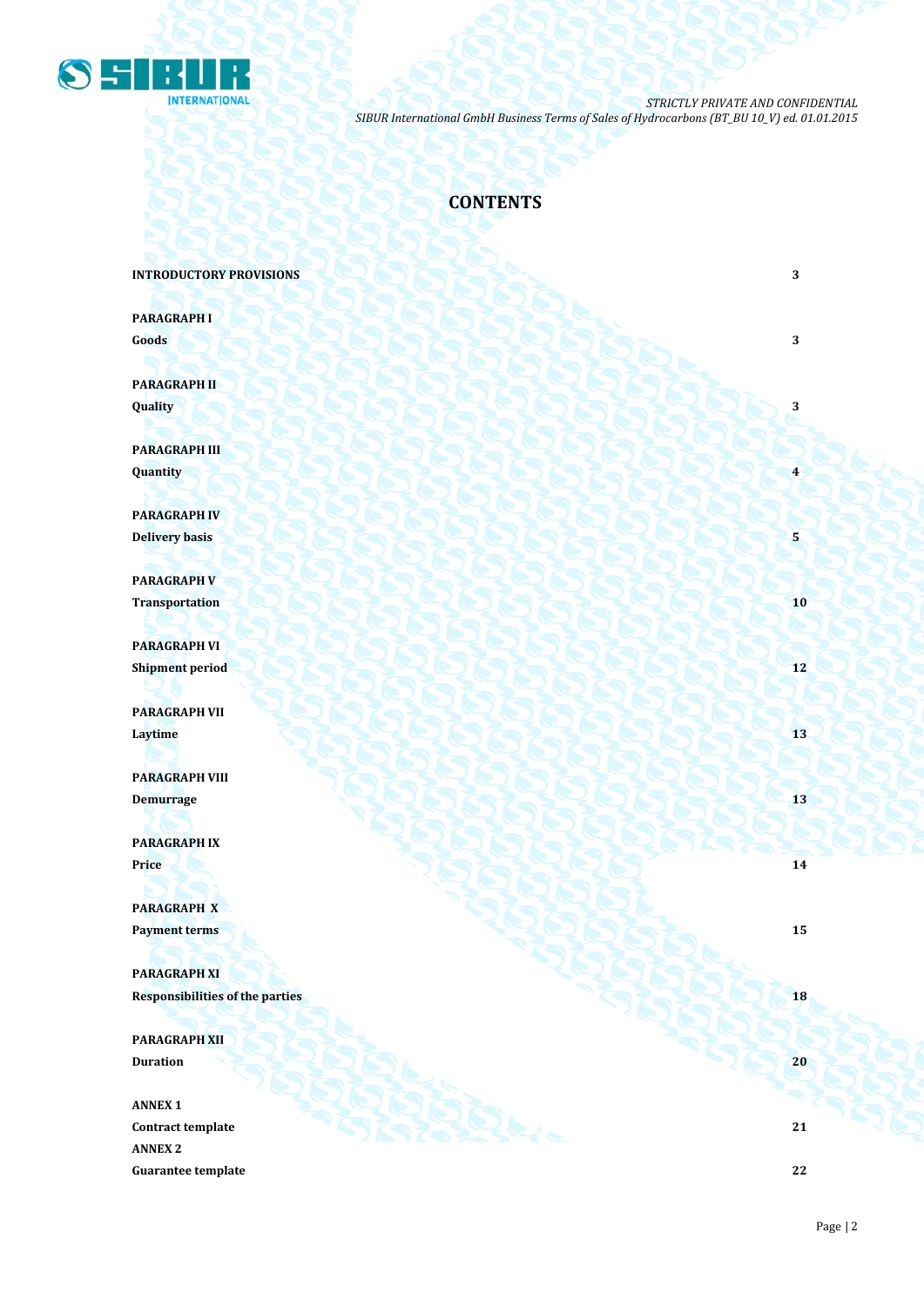

#### **INTRODUCTORY PROVISIONS**

- **A.** These Business Terms ("Business Terms") shall apply to all agreements for sale of goods ("Contract") executed by and between SIBUR International GmbH ("Sibur") and Buyer that incorporate these Business Terms by reference. The version of these Business Terms published by Sibur (whether delivered by Sibur to Buyer before or upon the entry into the Contract or, if not so delivered, then as published on the website [http://www.sibur-int.com\)](http://www.sibur-int.com/) as of the date when the Contract takes effect shall apply to the relevant Contract. The Business Terms may be amended, revised, restated or supplemented by Sibur from time to time.
- **B.** These Business Terms are accompanied and supplemented by the General Terms of SIBUR International GmbH for sales of petrochemicals and hydrocarbons ("General Terms"). The version of the General Terms published by Sibur (whether delivered by Sibur to the Buyer before or upon the entry into the Contract or, if not so delivered, then as published on the website [http://www.sibur](http://www.sibur-int.com/)[int.com\)](http://www.sibur-int.com/) as of the date when the Contract takes effect shall apply to the relevant Contract. The Parties agree that the General Terms are incorporated into these Business Terms by reference and that they apply to the Contract.
- **C.** If there is any conflict, ambiguity or inconsistency between General Terms, the Business Terms the Contract and/or Incoterms, the order of priority of such documents (from highest to lowest) shall be as follows:
	- 1.the Contract;
	- 2.the Business Terms;
	- 3.the General Terms; and
	- 4.Incoterms
- **D.** All terms used, but not defined herein shall have the respective meanings set forth in the Contract and/or the General Terms, and/or Incoterms.

## **PARAGRAPH I GOODS**

1.1. Seller shall deliver the Goods to Buyer in accordance with the Contract.

## **PARAGRAPH II QUALITY**

2. 1 The quality of the Goods shall be confirmed by a Certificate of Quality issued by the Seller or by the Manufacturer of the Goods, and/or the Inspector's Report (as the case may be). 2.2 The Buyer, upon the Seller's prior written request, shall send to the Seller the samples of the Goods for testing. The Seller may at its own discretion perform such testing based on the TU and ASTM methods or initiate an inspection in accordance with the Section 2.3. hereof. In the event either Party does not agree with the results of the test(s) made by the Seller in accordance with this Section 2.2., the quality inspection shall be determined by an independent Inspector in accordance with Section 3.3. hereof.

2.3 Unless otherwise agreed by the Parties in the Contract, the quality inspection shall be performed at the Place of Shipment (applicable for FOB, CIF, CFR), or the Place of Destination (applicable for DAP) by an Inspector of an internationally recognised inspection company mutually agreed between the Parties and in accordance with the standard practice (i) at the place of the inspection or (ii) of the Inspector if there is no standard practice at the place of inspection.

2.4 The inspection results shall be documented in the Inspector's Report and shall be conclusive and binding on the Parties for invoicing purposes, and for quality purposes and shall be final and binding for both Parties, except in case of fraud or manifest error.

2.5 In the event that the quality of the Goods does not conform with the contractual Specification, the Parties shall discuss the Buyer's remedies for such non-conforming the Goods. The remedies may include, for example, a price adjustment for the Goods. The outcome of the Parties' discussion shall be documented in a written Amendment to the Contract.

2.6 The costs of the inspection (under Section 2.3.) shall be equally shared between the Seller and the Buyer. Any other inspections and related services, if required by the Buyer, shall be performed at the Buyer's sole expense.

2.7 The Party initiating the inspection shall ensure that the Inspector issues the Inspector's Report to the Seller and the Buyer as soon as practicable and retains samples taken for at least 90 (ninety) Days from the date of inspection.

#### 2.8. **Claims**

Unless otherwise specified in the Contract claims if any on quality of the Goods to be provided by the Buyer to the Seller according to Part II of the General Terms.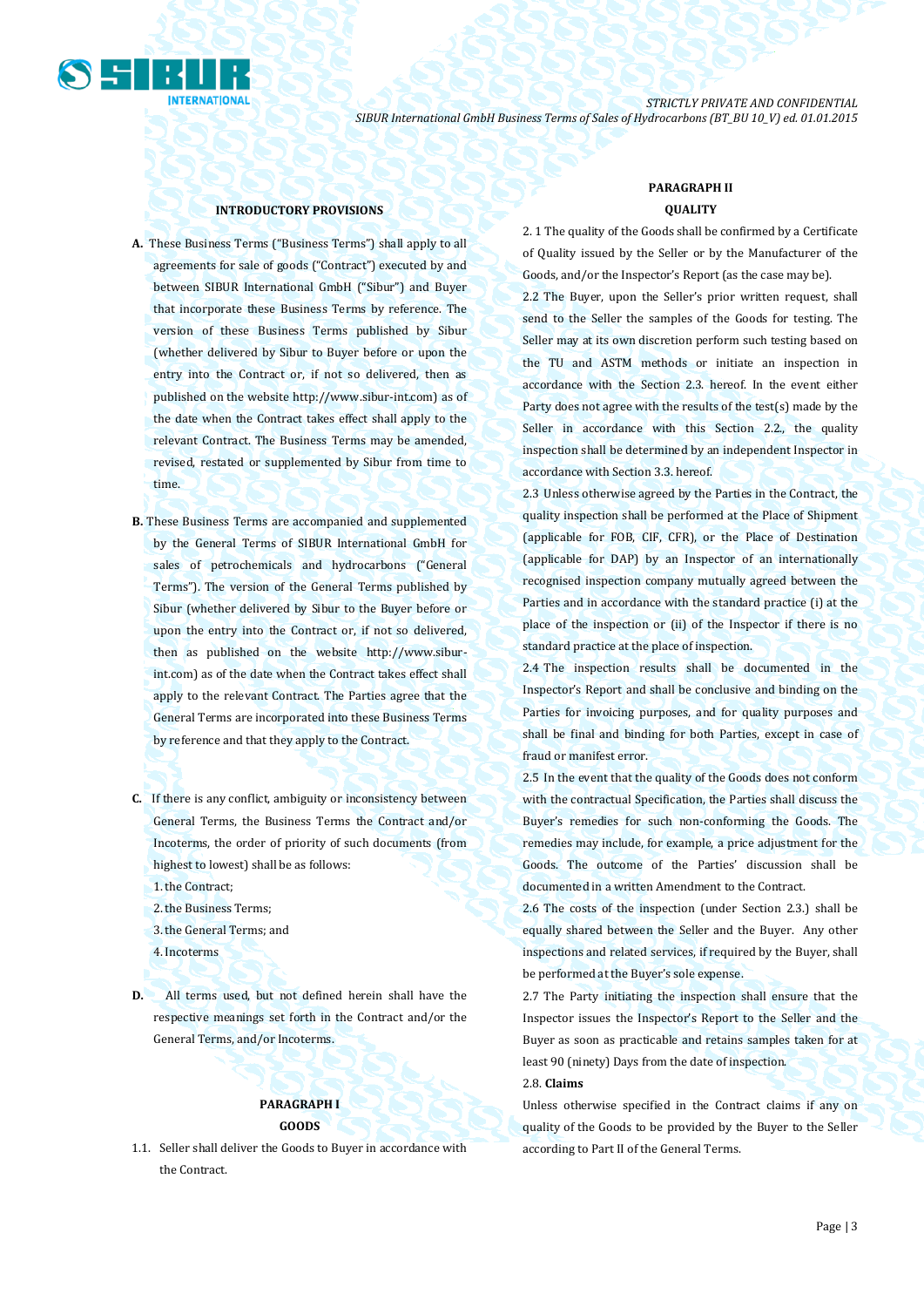

## **PARAGRAPH III QUANTITY**

- 3.1. Unless the Contract specifies otherwise, the quantity inspection (if any) shall be determined at the Place of Shipment (applicable for FOB, CIF, CFR), or the Place of Destination (applicable for DAP) by an Inspector of an internationally recognized inspection company mutually agreed by the Parties and in accordance with the standard practice (i) at the place of the inspection or (ii) of the Inspector if there is no standard practice at the place of inspection. The quantity inspection of the liquid Goods shall be as per the quantity in vacuum (unless the Contract explicitly applies the measurement in air). The Transport Document quantity of the goods shall be stated based on the Inspector's Report.
- 3.2. If the Inspector determines that the quantity of the Goods does not conform with the quantity stated in the Transport Document for more than 0.5 % (zero point five per cent) (the "Permitted Deviation") the Goods shall be accepted by the value defined by the Inspection with issuance of the respective off-loading acts signed by such Inspector. The Parties acknowledge and agree that in no event shall the Seller be considered to be in breach of its obligations in respect of the delivery of the Goods concerning any quantity deviation below the Permitted Deviation and the Buyer shall not be entitled to claim any losses, or liquidated damages, or any other claims resulting from such deviation . All claims concerning quantity deviation in excess of 0.5 % (zero point five per cent) shall be submitted by the Buyer according to Section 3.10.
- 3.3. Unless the Contract provides otherwise, the Planned Contract Quantity and/or the Planned Monthly Quantity specified (as the case may be) shall be subject to a tolerance of  $+/- 10 \%$  (plus/minus ten per cent) to be determined in the Seller's sole discretion.
- 3.4. The Actual Contract Quantity and/or Actual Monthly Quantity delivered under the Contract shall be equal to the quantity specified in the Transport Document.
- 3.5. The Actual Contract Quantity shall be the basis for determining the Total Goods Value.
- 3.6. The Actual Contract Quantity or the Actual Monthly Quantity (as appropriate) may deviate by not more than ten per cent (10 %) of the Planned Contract Quantity or the Planned Monthly Quantity respectively without giving rise to any right of Buyer to claim that Seller must meet the Planned Contract Quantity or the Planned Monthly

Quantity specified in the Contract, and/or take back any surplus quantities to the Planned Contract Quantity or the Planned Monthly Quantity specified in the Contract as appropriate.

- 3.7. In the event that the Seller is not able to deliver the Planned Monthly Quantity or the Planned Contract Quantity of the Goods within specified period because of the reduction of the Manufacture production capacity, provided that the Seller informed the Buyer of this reasonably in advance, the Parties shall mutually agree delivery terms for the outstanding quantity of the Goods. The Seller's suggestions shall be taken into account and the Parties agree that the Seller will not be obliged to deliver in excess of the production capacity of the Manufacture. The Parties acknowledge that the remedy provided in this paragraph will be the sole remedy that the Buyer will have in the event the Seller is not able to deliver the Planned Monthly Quantity or the Planned Contract Quantity of Goods during the relevant period.
- 3.8. In the event that the Buyer orders less Goods than the Planned Monthly Quantity or the Planned Contract Quantity for a relevant period, the Seller at its own discretion may either: (i) agree to deliver the outstanding quantity of the Goods in the next period (the delivery schedule shall be decided by the Seller taking into account the Buyer's suggestions); or (ii) request the payment of 10% (ten per cent) of the Price of the outstanding quantity of the Goods as liquidated damages (the Parties agree that the above amount is a genuine pre-estimate of loss the Seller will suffer if the Seller delivers a quantity of Goods less than the Planned Monthly Quantity or the Planned Contract Quantity. Without prejudice to the above, if the amount of actual damages exceeds the stated liquidated damages, the Seller may claim the actual amount of damages without limitation). The Seller shall notify the Buyer the option it chooses to proceed in writing. However, failure to notify will not waive the Seller's rights of remedy.
- 3.9. **Deviation from the Planned Amount of the Goods**
- a) In case the Actual Contract Quantity or the Actual Monthly Quantity (as the case may be) is in excess of 100% (one hundred per cent) but less than or equal to 110% (one hundred and ten per cent) of the Planned Contract Quantity or the Planned Monthly Quantity respectively, the Buyer shall pay the outstanding balance within 5 (five) Days of receipt of an appropriate invoice from the Seller.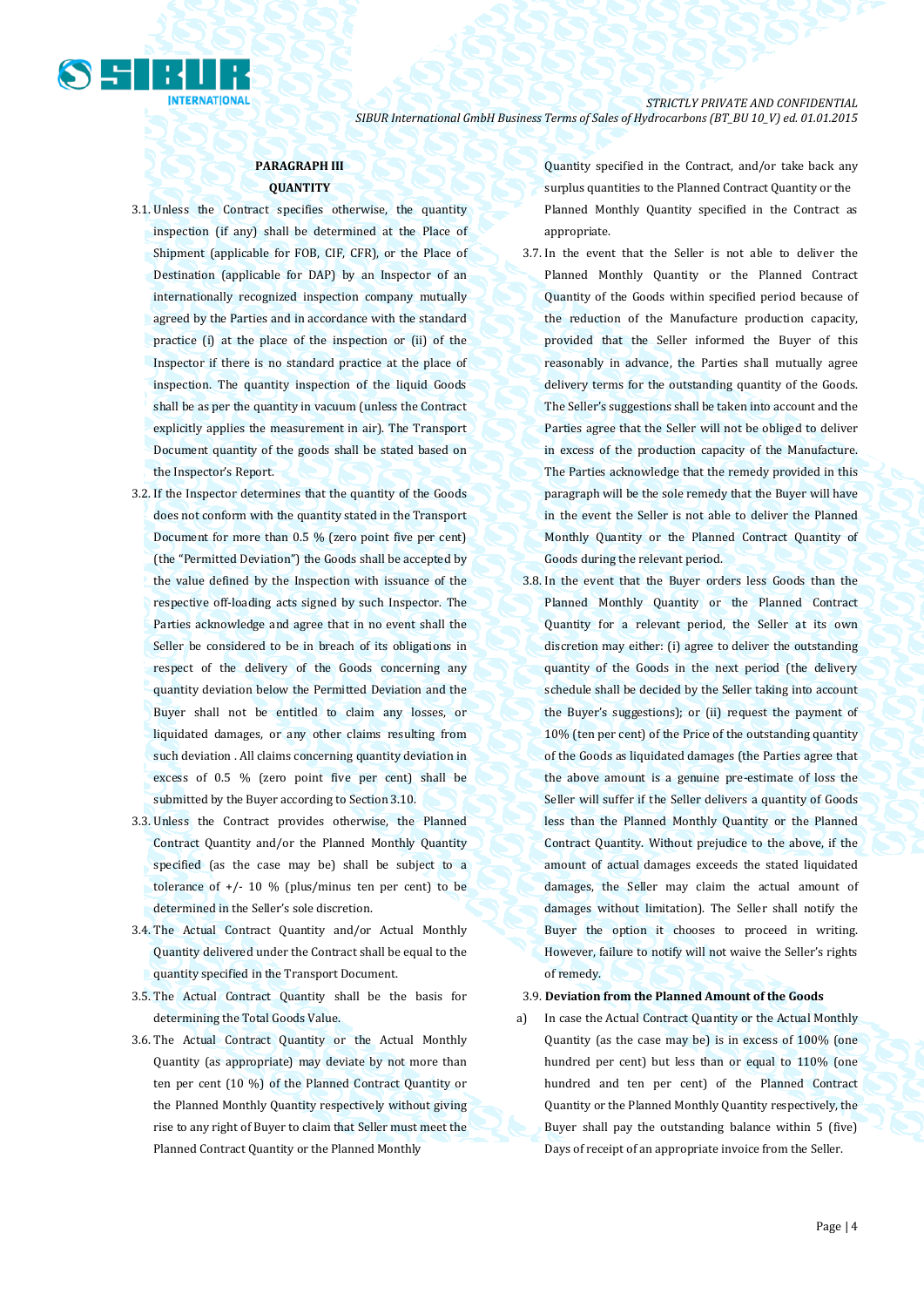

- b) In case the Actual Contract Quantity or the Actual Monthly Quantity (as the case may be) is less than 100% (one hundred per cent) but in excess of or equal to 90% (ninety per cent) of the Planned Contract Quantity or the Planned Monthly Quantity respectively, the Seller may, in its own discretion, either: (i) meet the Planned Contract Quantity or the Planned Monthly Quantity (as the case may be) in further Shipments, or (ii) repay to the Buyer the Prepayment paid by the Buyer for the Goods not delivered within 3 (three) Days after the execution of the respective Verification Act (option (ii) is not applicable to post payment of the Goods); or (iii) apply such amount of the Prepayment paid by the Buyer for the Goods not delivered to the further Shipments (if applicable). The Buyer's rights set forth in this paragraph shall be the Buyer's sole and exclusive remedy for such Shipment, howsoever caused, always excepting fraud, and the Seller shall have no other liability to the Buyer whatsoever.
- c) In the event that the Actual Contract Quantity or the Actual Monthly Quantity (as the case may be) is in excess of 110% (one hundred and ten per cent) of the Planned Contract Quantity or the Planned Monthly Quantity respectively, the Buyer may, in its own discretion: (i) return any quantity in excess of 110% (one hundred and ten per cent) of the Planned Contract Quantity or the Planned Monthly Quantity respectively to the Seller at the Seller's expense, or (ii) to retain any Goods quantity in excess of 110% (one hundred and ten per cent) of the Planned Contract Quantity or the Planned Monthly Quantity respectively upon its agreement to pay the Price for the entire quantity taken provided that any of such Buyer's decisions shall be made within 1 (one) Day after Delivery Date of the respective Goods. The payment for such Goods shall be made by the Buyer within 5 (five) Days of the date of the Seller's invoice .
- d) In the event that the Actual Contract Quantity or the Actual Monthly Quantity (as the case may be) is less than 90% (ninety per cent) of the Planned Contract Quantity or the Planned Monthly Quantity respectively, the Buyer may require the Seller to pay to the Buyer direct losses incurred by the Buyer, provided that such direct losses are evidenced by sufficient documentation. Such payment shall be made within 7 (seven) Days after the execution of the respective Verification Act by the Parties. The Parties agree that in any case, the maximum amount of direct losses may not exceed 10% (ten per cent) of the Price of the Goods which were not delivered. The Buyer's rights set forth in this paragraph shall be the Buyer's sole and

exclusive remedy for such short delivery, howsoever caused, always excepting fraud, and the Seller shall have no other liability to the Buyer whatsoever.

- e) In the event that the Actual Contract Quantity or the Actual Monthly Quantity (as the case may be) is in excess of 110% (one hundred and ten per cent) of the Planned Contract Quantity or the Planned Monthly Quantity respectively and the Buyer fails to state its intention to return excess the Goods within the period specified above, the Buyer will be deemed irrevocably to have retained the excess the Goods and will accordingly pay for the excess the Goods retained within 5 (five) Days of the date of the Seller's invoice.
- f) In the event that the Actual Contract Quantity or the Actual Monthly Quantity (as the case may be) is less than 90% (ninetyper cent) of the Planned Contract Quantity or the Planned Monthly Quantity respectively and the Buyer fails to state request to compensate within 10 (ten) Days after the Delivery Date, the Buyer will be deemed irrevocably agreed with the Seller's obligation to meet the Planned Contract Quantity or the Planned Monthly Quantity respectively (as the case may be) in further deliveries.

#### 3.10. **Claims**

Unless otherwise specified in the Contract claims if any on quantity of the Goods to be provided by the Buyer to the Seller according to Part II of the General Terms.

### **PARAGRAPH IV DELIVERY BASIS**

### 4.1. **General Delivery Terms**

The Seller shall use its reasonable endeavours to dispatch the Goods on the definite date or in any Day within the Shipment period (as the case may be) as specified in the Contract, but the time of dispatch shall not be of the essence. The Seller shall notify the Buyer immediately if the time of dispatch for the Goods cannot be met; in such a case the Parties shall reschedule in good faith.

#### 4.2. **Transfer of risk and title**

The risk and title to the Goods shall transfer from the Seller to the Buyer at the Delivery Date, unless otherwise provided in the Contract. The Parties agree that the transfer of risk of loss or damage, and title to, the Goods is not conditional upon delivery of the Transport Document or any other documentation. Neither the time, method, nor the place of payment, method of transportation, form of Transport Document, manner of consignment nor place of acceptance of the Goods shall alter the foregoing.

#### 4.3. **The Seller's right to refuse**

The Seller may refuse to deliver the Goods at any time if: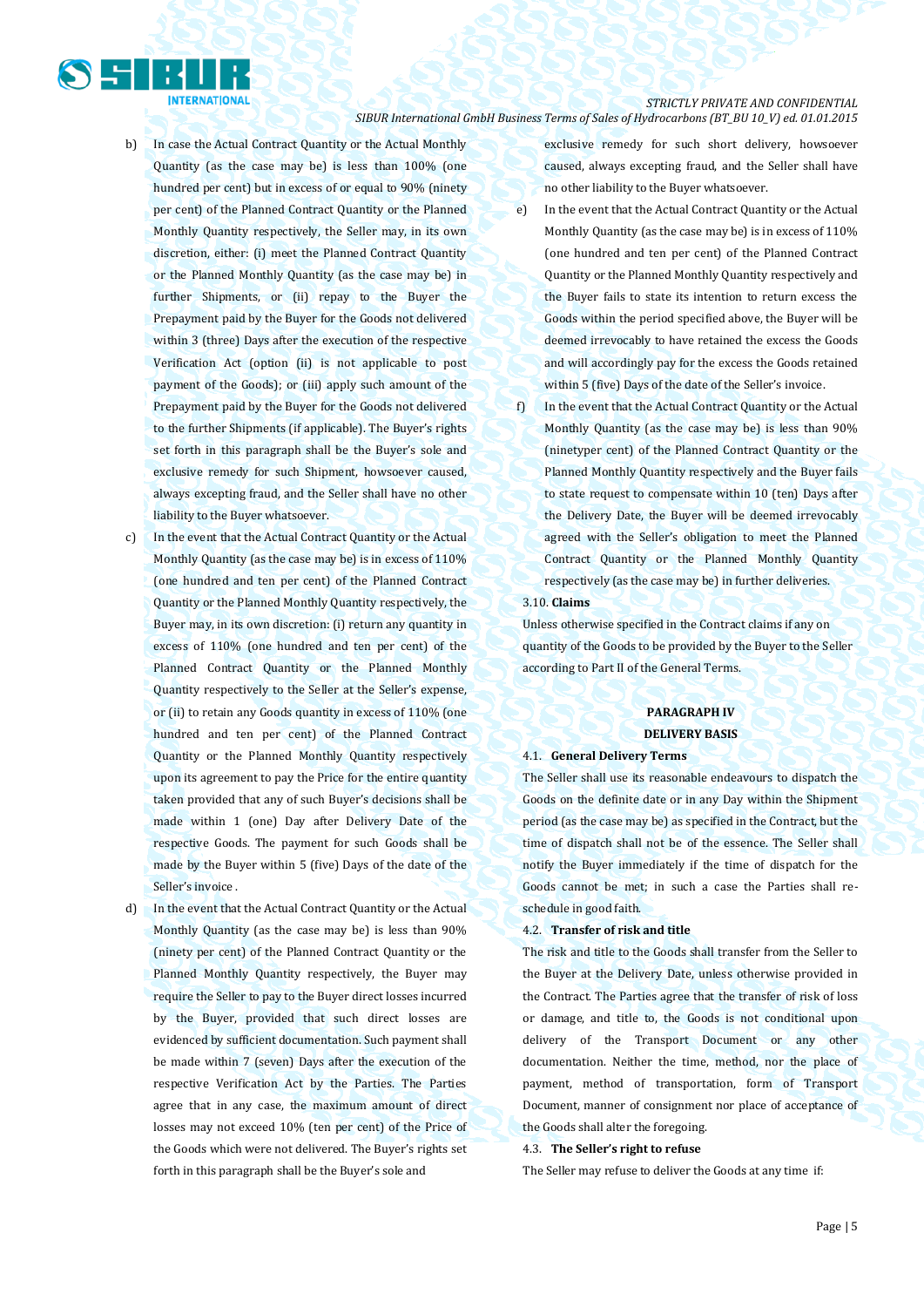- a) the delivery under an intended or customary route to the Place of Destination becomes impracticable for any reason whatsoever beyond the Seller's control;
- b) the cost of the delivery to the Place of Destination (including Taxes) and/or insurance, if applicable, has been significantly increased (more than by 20 (twenty)% within 1 (one) month), which at the time of entry into the Contract could not be expected by the Seller; and/or
- c) importation of the Goods at the Place of Destination is prohibited under the laws of the country in which such the Goods were produced, or by regulations, rules, directives or guidelines applied by the government of that country or any relevant agency thereof; and/or
- d) the country, state, territory or region at which the Place of Destination becomes a country affected by Sanctions,

Should the Seller agree to undertake or complete the delivery under an alternative route or at an alternative Place of Destination nominated by the Buyer and accepted by the Seller (which acceptance shall not be unreasonably withheld), or under changed circumstances as the case may be, the Buyer shall reimburse the Seller for any additional costs and/or expenses incurred by the Seller.

#### 4.4. **CIF**

## *This paragraph 4.4 shall be applied to the Contract providing CIF as delivery basis.*

4.4.1Delivery Date

- a) The Delivery Date shall be the date on which the Goods are loaded on board of the nominated Vessel by customary means of the loading port at the Place of Shipment with such date being specified in the Bill of Lading.
- b) For the liquid Goods the Delivery Date shall mean the date on which the Goods pass the flange connection between the delivery hose and the permanent hose connection of the Vessel at the Place of Shipment.

#### 4.4.2 Delivery terms

- a) Indicative dates of arrival. Where the Seller expressly or impliedly provides the Buyer with a date or a range of dates within which a nominated Vessel shall arrive at the Place of Destination. These shall be indicative only, made by the Seller as an honest assessment without guarantee. The Seller shall not assume any responsibility for the arrival of the Goods at the Place of Destination in the indicated period .
- b) If applicable, the Nomination shall be made in accordance herewith.
- c) Where the Seller expressly or impliedly provides the Buyer with a date or a range of dates within which a nominated Vessel shall arrive at the unloading port these shall be indicative only, made by the Seller as an honest assessment without guarantee. The Seller shall not assume any responsibility for the delivery of the Goods at the unloading port in the indicated period.
- d) Immediately upon, but not later than one Day from, the receipt of the Seller's Nomination, the Buyer shall provide the Seller with the following information:

 full written instructions regarding the particulars for the Bills of Lading (consignee, contact details and address of the authorized person);

 other information necessary for the delivery and reasonably required by the Seller (number of the copies, addresses, etc.);

 other information which may be required or at the Place of Shipment, Place of Destination and/or by the Seller.

e) The Seller shall have the right to issue its own instructions if the Buyer fails to provide such instructions and/or information required by this paragraph. Any delays or time lost caused by any failure of the Buyer to comply with this paragraph shall count as laytime or time on demurrage.

#### 4.4.3 Charterparty Conditions

The Seller may arrange transportation under the Bill of Lading which incorporates charterparty conditions normally in use for Vessels. Without prejudice to the generality of the foregoing, such conditions shall be deemed to include:

i) the provision that the Goods shall be unloaded from the Vessel at the Buyer's expense unless the Seller informed the Buyer reasonably in advance that the Seller bears the unloading costs; and

ii) the provision that where, at any time after loading, but before the commencement of unloading:

- importation of the Goods at the Place of Destination is prohibited under the laws of the country in which such the Goods were produced, or by regulations, rules, directives or guidelines applied by the government of that country or any relevant agency thereof; and/or
- the country, state, territory or region at which the Place of Destination becomes an embargoed country,

the Goods shall be unloaded at an alternative safe port nominated by the Buyer that is not subject to any such prohibition and that is acceptable to the Seller (which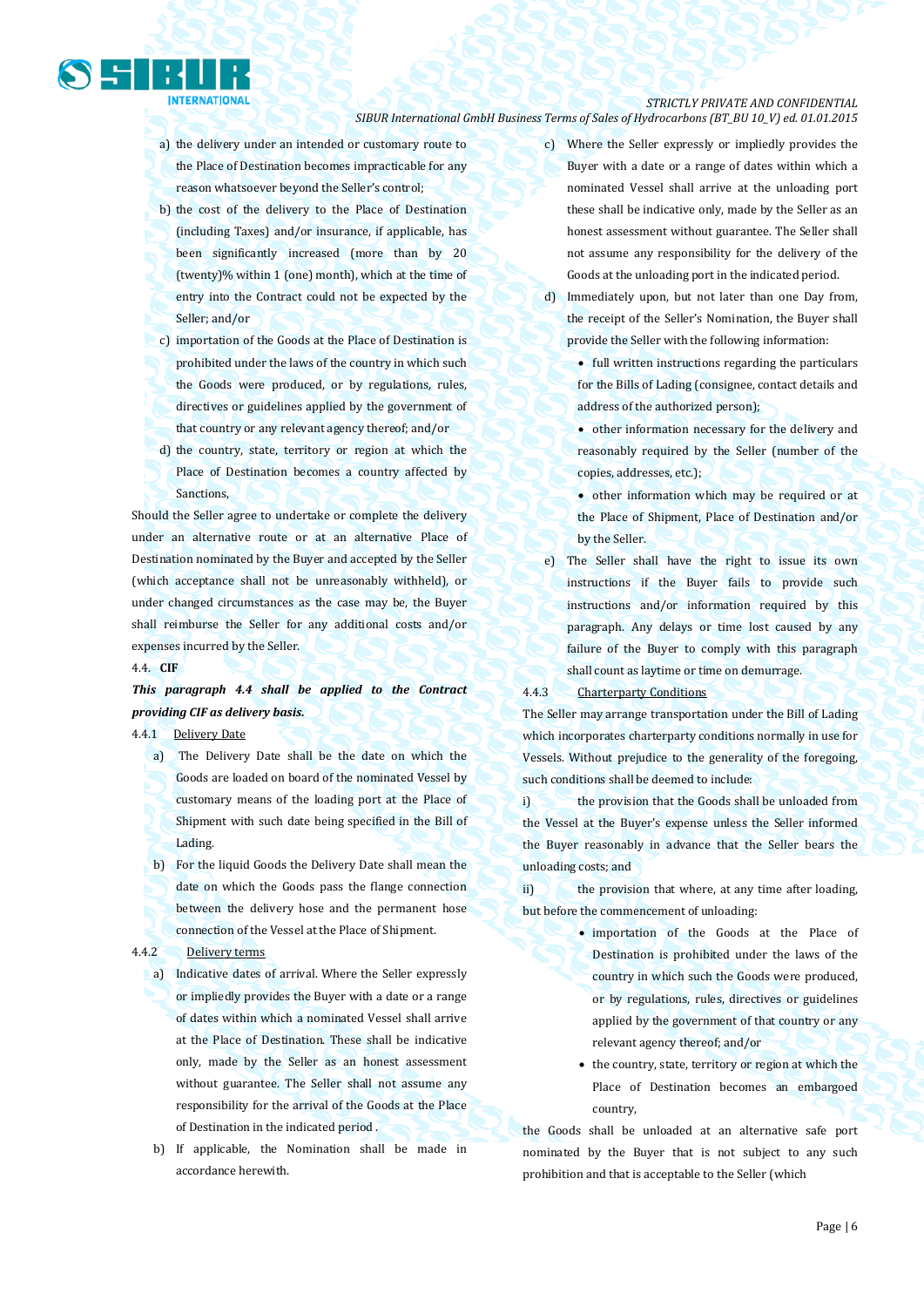

acceptance shall not be unreasonably withheld) and the Buyer shall bear all and any costs (if any) involved in the Vessel's reaching such alternative Place of Destination and/or in the unloading of the Shipment at such place.

4.4.4 Licenses and clearances

Where necessary, the Seller shall provide the Buyer with reasonable support in acquisition of all appropriate licenses and clearances for the unloading of the Goods; provided that the Buyer shall reimburse the Seller's costs and expenses arising out of or in connection with such support.

4.4.5 Taxes prior to delivery

All taxes, customs and other duties and fees incurred as a result of the conclusion and execution of the Contract which are levied on the Goods prior to delivery or required for the dispatch of the Goods outside the customs territory of the Russian Federation will be paid by the Seller.

4.4.6 Taxes after delivery

Unless otherwise expressly agreed by the Parties in the Contract, the Buyer shall pay all taxes, customs and other duties and fees incurred as a result of or in connection with the conclusion and execution of the Contract if any, after delivery .

## 4.5. **FOB**

## *This paragraph 4.5 shall be applied to the Contract providing FOB as delivery basis.*

## 4.5.1 Delivery Date

- a) The Delivery Date shall be the date on which the Goods are loaded on board of the nominated Vessel by customary means of the loading port at the Place of Shipment with such date being specified in the Bill of Lading.
- b) For the liquid Goods the Delivery Date shall mean the date on which the Goods pass the flange connection between the delivery hose and the permanent hose connection of the Vessel at the Place of Shipment.

### 4.5.2 Delivery terms

- a) The unloading of the Goods is the Buyer's sole responsibility and shall not prejudice completed delivery of the Goods by the Seller.
- b) The time required by the Vessel to clean the tanks or otherwise prepare the Vessel for the loading of the Goods or start the transportation shall not be included in the laytime.
- c) The Buyer provides the Seller with full and timely information about the Vessel and the Place of Shipment, including but not limited to the required documents, the mode of operation. The named information is to be provided to the Seller via facsimile or by other means agreed upon by the Parties, at least

5 (five) Business Days prior to each scheduled Date of Shipment of the Goods by the Seller.

### The information must include:

- i. the name of the Place of Shipment (loading port);
- ii. the identity of the expected arrival terminal(s) at loading port;
- iii. the name of the Vessel and Vessel's master contact information; and

iv.any other information requested by the Seller.

- d) Should the Buyer fail to timely submit the named information, the Seller is not required to initiate the transportation and delivery of the Goods, which will not constitute a waiver of the Buyer's breach of Contract. Any delays in delivery of the Goods which result from inaccuracies of provided information will be on the account of the Buyer and shall not be viewed as breach of the Contract by the Seller.
- e) The Nomination, if applicable, shall be made in accordance herewith.

The information on the Vessel to be submitted by the Buyer shall include:

- i. name of Vessel, date built, flag;
- ii. position at 10:00 gmt on the date of Nomination and ETA loadport;
- iii. deadweight;
- iv. draft;
- v. length and width;
- vi. ballast type;
- vii. type of hull;
- viii. cp speed;
- ix. three previous cargoes;
- x. demurrage rate;
- xi. Vessel's approvals;
- xii. ship's agents loadport; and
- xiii. details of any other cargo on board and conditions of segregation.

The substitution of the nominated Vessel shall be subject to acceptance by the Seller and loading terminal.

- 4.5.3 Notice of Readiness (NOR)
	- a) The Buyer shall arrange for the master of the Vessel loaded under the Contract to advise telegraphically to Seller's local representative about the following notices within the limits specified:
		- i. At least 72 (seventy-two) hours before arrival to advise ETA.
		- ii. At least 48 (forty-eight) hours before arrival to confirm or amend ETA.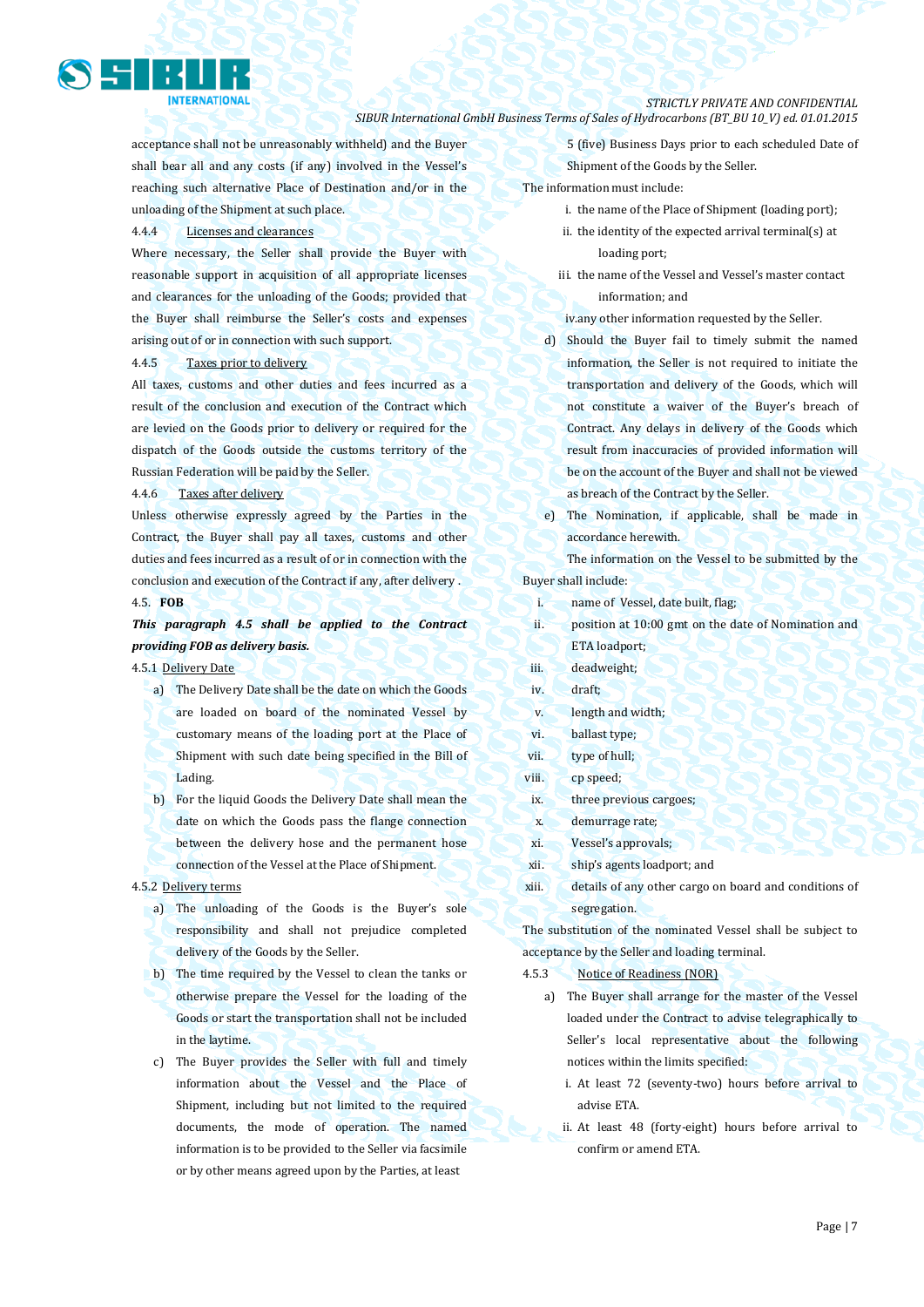- iii. At least 24 (twenty-four) hours before arrival to confirm or amend ETA.
- iv. On arrival to advise the exact time of arrival.
- b) Upon arrival of the Vessel at the customary anchorage of the Place of Shipment, the master of the Vessel or his local representative shall give Seller's local representative a written NOR evidencing the Vessel's readiness to load the Goods. Such NOR shall not be given until the Vessel has clean tanks ready for loading and has received all clearances required by Customs and/or other local government authorities.
- c) The Buyer shall ensure that the Vessel and its master shall comply with the rules and regulations at Place of Shipment. All damage which may occur to the Vessel, port infrastructure, surroundings and people for the reason of such non-compliance shall be on account of the Buyer alone.
- d) If the Vessel tenders NOR at the Place of Shipment before the first Day of the loading date-range allocated to that Vessel, it can be given a loading berth as soon as possible but without commitment or obligation by the Seller to load immediately and laytime shall begin on commencement of loading or at 06:00 hours a.m. local time on the first Day of the loading date-range, whichever occurs first.
- e) If the Vessel tenders NOR after the loading date-range as well as if the Vessel is not ready (not suitable) for loading of the Goods, the Seller shall not be obligated to load the Goods which should have been loaded on such Vessel unless the Seller specifically agrees to do so, in which case laytime shall begin when Vessel is all fast at berth.
- f) In case the Vessel has not arrived at the port within the agreed delivery range, as well as if the Vessel is not ready (not suitable) for loading of the Goods but the Seller agrees to deliver the Goods, laytime shall commence when Vessel is all fast at berth.
- g) If the Buyer fails to submit notifications and NOR when due, the Seller shall not be responsible for any eventual demurrage at loading port.
- h) The Parties shall obtain any licenses, permits and documents which are necessary for successful import and export clearance of the Goods.
- i) Export permits shall be timely obtained by the Seller.
- j) Import permits shall be timely obtained by the Buyer.
- k) All delays for the reason of absence of custom clearance shall be at the expense of the liable Party.
- 4.5.4 Taxes prior to delivery

All taxes, customs and other duties and fees incurred as a result of the conclusion and execution of the Contract which are levied on the Goods prior to delivery or required for the dispatch of the Goods outside the customs territory of the Russian Federation will be paid by the Seller.

### 4.5.5 Taxes after delivery

Unless otherwise expressly agreed by the Parties in the Contract, the Buyer shall pay all taxes, customs and other duties and fees incurred as a result of or in connection with the conclusion and execution of the contract if any, after delivery.

#### 4.5.6 Deadfreight

Only deadfreight through the Seller's fault will be compensated by the Seller. If the Buyer requires the Seller to compensate for the deadfreight it shall provide the Seller with a relevant claim accompanied by all documents substantiating the Buyer's costs and expenses. Only reasonable deadfreight will be compensated.

#### 4.6. **CFR**

*This paragraph 4.6 shall be applied to the Contract providing CFR as delivery basis.*

4.6.1 Delivery Date

- a) The Delivery Date shall mean the date on which the Goods have been loaded on board of the nominated Vessel by customary means of the loading port at the Place of Shipment with such date being specified in the Bill of Lading.
- b) For the liquid Goods the Delivery Date shall mean the date on which the Goods pass the flange connection between the delivery hose and the permanent hose connection of the Vessel at the Place of Shipment.
- c) The unloading of the Goods is the Buyer's sole responsibility and shall not prejudice the completed delivery of the Goods by the Seller.
- 4.6.2 Delivery terms
- a) The Buyer shall provide the Seller with full and timely information about the unloading port. Such information and the Buyer's documentary instructions are to be provided to the Seller via facsimile or by other means agreed upon by the Parties, at least 5 (five) Business Days prior to each scheduled Shipment Date of the Goods by the Seller.

The information must include:

- i. the name of the unloading port;
- ii. all instructions regarding the customary documentation which may be required at the unloading port;
- iii. the identity of the terminal(s) at the unloading port with instructions to enable the Vessel to prepare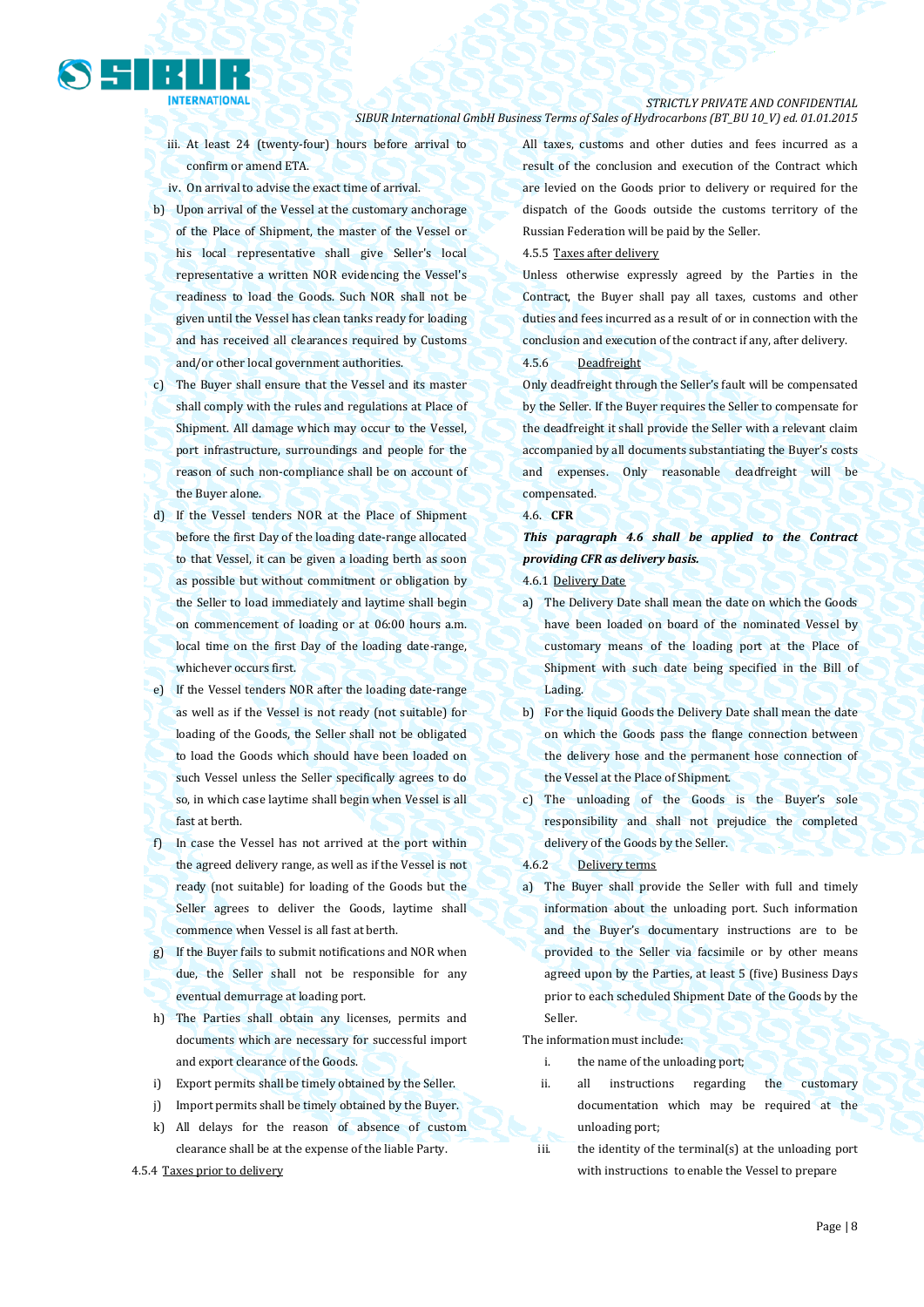*STRICTLY PRIVATE AND CONFIDENTIAL*

d) The Buyer may dispute the actual time of the Goods arrival within 2 (two) Days following the respective delivery, otherwise it shall be deemed that the Buyer has no objections as regards the arrival time.

c) does not specify the exact time of the Goods arrival, it is presumed that the Goods arrived for unloading as of the moment NOR is tendered to the Buyer by the Vessel's

## 4.7.2 Delivery terms

*SIBUR International GmbH Business Terms of Sales of Hydrocarbons (BT\_BU 10\_V) ed. 01.01.2015*

The unloading of the Goods at the Place of Destination shall be at the Buyer's risk and expense. If the unloading is included in the price of the transportation under the agreement executed by and between the Seller and the Carrier, the Seller may nevertheless invoice the Buyer for relevant unloading expenses.

4.7.3 Licenses and clearances

Where necessary, the Seller and the Buyer shall provide each other with reasonable support in acquiring all appropriate export and import licenses and clearances; provided that the other Party shall reimburse all and any costs and expenses arising out of and/or in connection with such support.

4.7.4 Import Taxes and customs requirements

- a) All taxes, customs and other duties and fees incurred as a result of the conclusion and execution of the Contract which are levied on the Goods in the country of delivery shall be paid by the Buyer.
- b) If the Buyer fails to pay such taxes, customs and other duties or fees when due, the risk shall pass to the Buyer as of the date when such taxes, customs and other duties and fees are due. If the Buyer delays the fulfilment of its obligations under this paragraph for more than 2 (two) Days, the Seller is entitled, but not obliged: (i) to make any relevant payments on its own; or (ii) if the Goods are not released in the country of delivery, to place the Goods at the customs warehouse (in this case the date on which the Goods are placed in the customs warehouse shall be the Delivery Date, any further costs will be at the Buyer's expense).
- c) The Seller's rights in this paragraph shall be without prejudice to the Seller's other rights under the Contract and/or the applicable Law. In addition, the Buyer shall indemnify the Seller for all costs, losses and damages, including, but not limited to, demurrage and/or detention incurred by the Seller as a result of the Buyer's failure to perform or duly perform obligations under this paragraph.

and submit necessary information to the customs or border authorities.; and

iv. any other information requested by the Seller.

Should the Buyer fail to timely submit the named information, the Seller is not required to initiate the transportation and delivery of the Goods, which will not constitute a waiver of the Buyer's breach of Contract. Any delays in delivery of the Goods which result from inaccuracies of information provided by the Buyer will be on the account of the Buyer and shall not be viewed as a breach of the Contract by the Seller.

b) Where the Seller expressly or impliedly provides the Buyer with a date or a range of dates within which the respective Shipment shall arrive at the unloading port these shall be indicative only, made by the Seller as an honest assessment without guarantee. The Seller shall not assume any responsibility for the delivery of the Goods at the unloading port in the indicated period.

4.6.3 Licenses and clearances

**NTERNATIONAL** 

i. The Parties shall obtain any licenses, permits and documents which are necessary for the successful import and export clearance of the Goods.

ii. Export permits shall be timely obtained by the Seller.

iii. Import permits shall be timely obtained by the Buyer.

iv. Delays caused by an absence of customs clearance shall be at the expense of the Party that fails to obtain the necessary permits.

## 4.6.4. Taxes prior to delivery

All taxes, customs and other duties and fees incurred as a result of the conclusion and execution of the Contract which are levied on the Goods prior to delivery or required for the dispatch of the Goods outside the customs territory of the Russian Federation will be paid by the Seller.

## 4.6.5 Taxes after delivery

Unless otherwise expressly agreed by the Parties in the Contract, all taxes, customs and other duties and fees incurred as a result of or in connection with the conclusion and execution of the Contract if any, after delivery will be paid by the Buyer.

## 4.7. **DAP**

*This paragraph 4.7 shall be applied to the Contract providing DAP as delivery basis.*

- 4.7.1 Delivery Date
- a) Delivery Date shall mean the date on which the Goods arrive at the Place of Destination for unloading.
- b) The time of arrival of the Goods shall be indicated in the Transport Document. In the event the Transport Document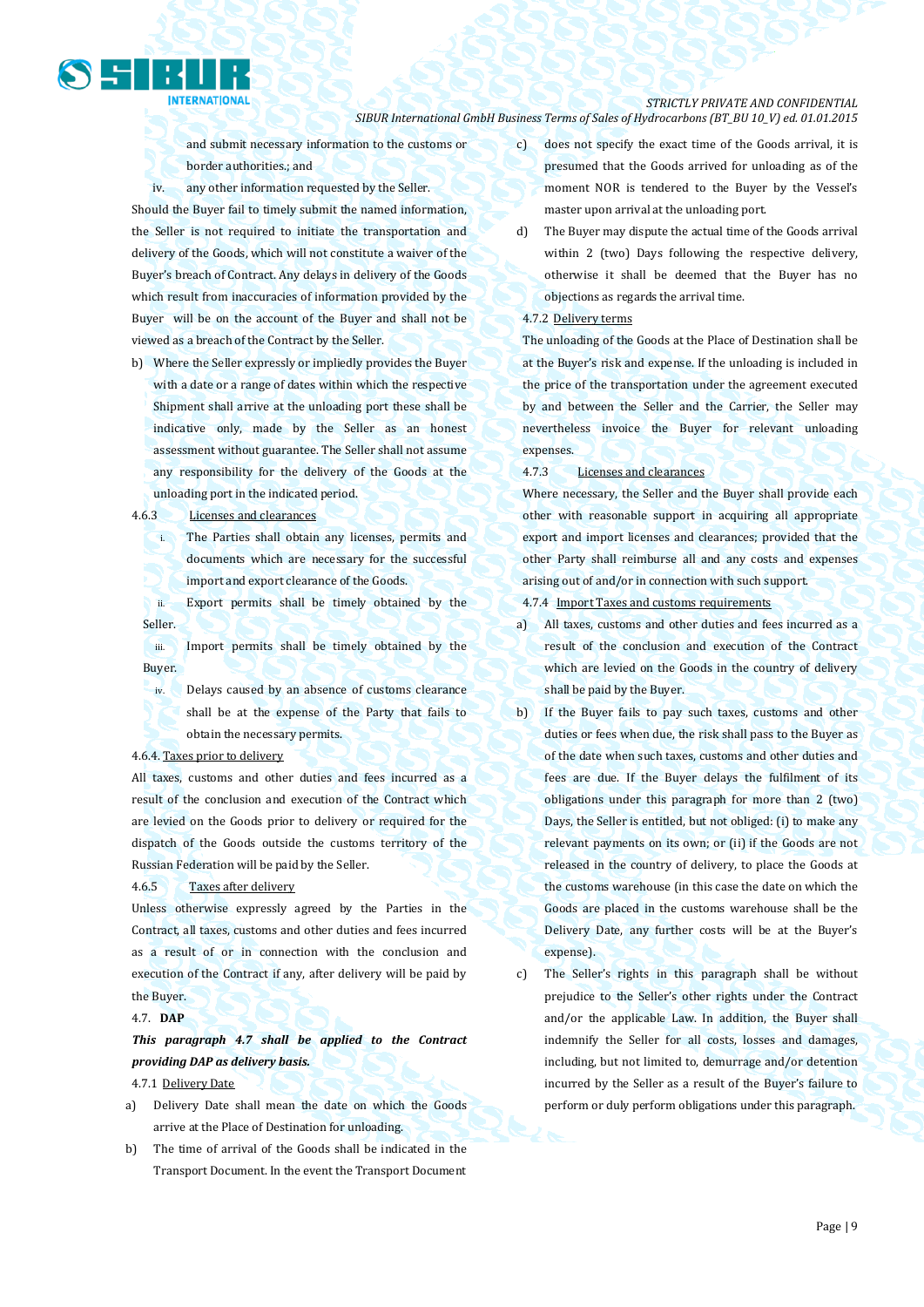

## **PARAGRAPH V TRANSPORTATION**

### 5.1. **General conditions of transportation**

- a) Transport Document under the Contract shall be the Bill of Lading (or "B/L" or "BL" or "BOL").
- b) Delivery of the Goods shall be immediately followed and witnessed by presentation by the Seller to the Buyer or Carrier, or the Buyer's representative of a valid Transport Document. Such document shall be signed and marked by the Seller and Carrier at the place of loading and shall be deemed conclusive proof of delivery by the Seller.
- c) The Buyer warrants that the Place of Destination is (i) reachable by the agreed means of Transport and (ii) suitable and equipped, if necessary, for unloading of the Goods.

### 5.2. **Special conditions of transportation**

- 5.2.1. Where the Seller expressly or impliedly provides the Buyer with a range of dates within an agreed period of arrival of the Vessel at Place of Destination, the delivery of the Goods may be performed on any of the dates provided.
- 5.2.2. On the next Day after dispatch of the Goods the Seller shall provide the Buyer with all information necessary for unloading of the Goods:
- a) the Contract reference number;
- b) the name of arriving Vessel, from which the Goods must be unloaded;
- c) description of the Goods and their Bill of Lading quantity;
- d) estimated Time of Arrival and date of Bill of Lading;
- e) number of copies of Bill of Lading; and
- f) details of any other cargo on board of the Vessel, if it can have any influence on unloading of the Goods process.
- 5.2.3. Where the Buyer charters the Vessel, the Buyer shall ensure the Vessel's fitness and cleanliness is satisfactory for delivery of the Goods in time and without affecting their quality. The cleanliness shall be evidenced by an appropriate certificate issued by Saybolt, SGS or other reliable body. However, it does not preclude the Seller to conduct an inspection of the Vessel and suspend the Goods' loading if there are reasonable doubts in the Vessel's condition. In this case the Parties shall promptly initiate an independent inspection, splitting relevant costs evenly. If the Vessel is found unsatisfactory, the Buyer may either: (i) clean the Vessel or (ii) substitute the Vessel with a satisfactory one or (iii) request to proceed with loading taking all risks related to adverse effect on the Goods. Option (iii) is allowed only upon the Seller's consent. Any related costs and expenses shall be borne by the Buyer or

compensated in full by the Buyer to the Seller, including, without limitations, the Seller's costs and expenses related to delay in the delivery of the Goods.

5.2.4. The Buyer warrants that:

- a) the unloading port and unloading terminal, indicated as the Place of Destination, shall comply and shall remain fully compliant with the requirements of the ISPS Code;
- b) the Buyer shall provide a safe port and safe berth for the Vessel and the Vessel shall, when fully laden, be able to safely reach, lie at, unload the Goods at, and depart from, the unloading terminal, always safely afloat, free from air draft and other physical restrictions and without causing damage to the unloading terminal, rivers, canals, shores, berths, docks, jetties, surroundings, environment and people.
- 5.2.5. The Buyer shall be liable for and shall indemnify the Seller in respect of any loss or damage, including but not limited to any liability for damage to the Vessel, the berth, terminal, rivers, canals, shores, berths, docks, jetties, surroundings, environment and people, additional freight costs or any deviation costs or any demurrage or detention, or expenses arising out of and in relation to any failure of the Buyer to comply with paragraph 5.2.4. Any costs or expenses arising out of or related to security regulations or measures required at the Place of Destination by the unloading port or facility or any relevant authority in accordance with the ISPS Code, if applicable, (including but not limited to, security guards, launch services, tug escorts, port security fees or Taxes and inspections;) and any delays caused by any additional or special security measures, inspections or other action required at the Place of Destination by the unloading port or facility or any relevant authority as a result of the nominated Vessel's previous ports of call, shall be borne by the Buyer and such time shall count as laytime or time on demurrage.

### 5.2.6. Nomination

a) The Party chartering the Vessel shall not later than 5 (five) Days prior to the first Day of the laytime at loading port, nominate for the other Party's acceptance (and such acceptance not to be unreasonably withheld) the Vessel which is to be loaded with the Goods for each scheduled Shipment (the "Nomination").

- b) The Nomination shall include:
	- i. the Contract reference number;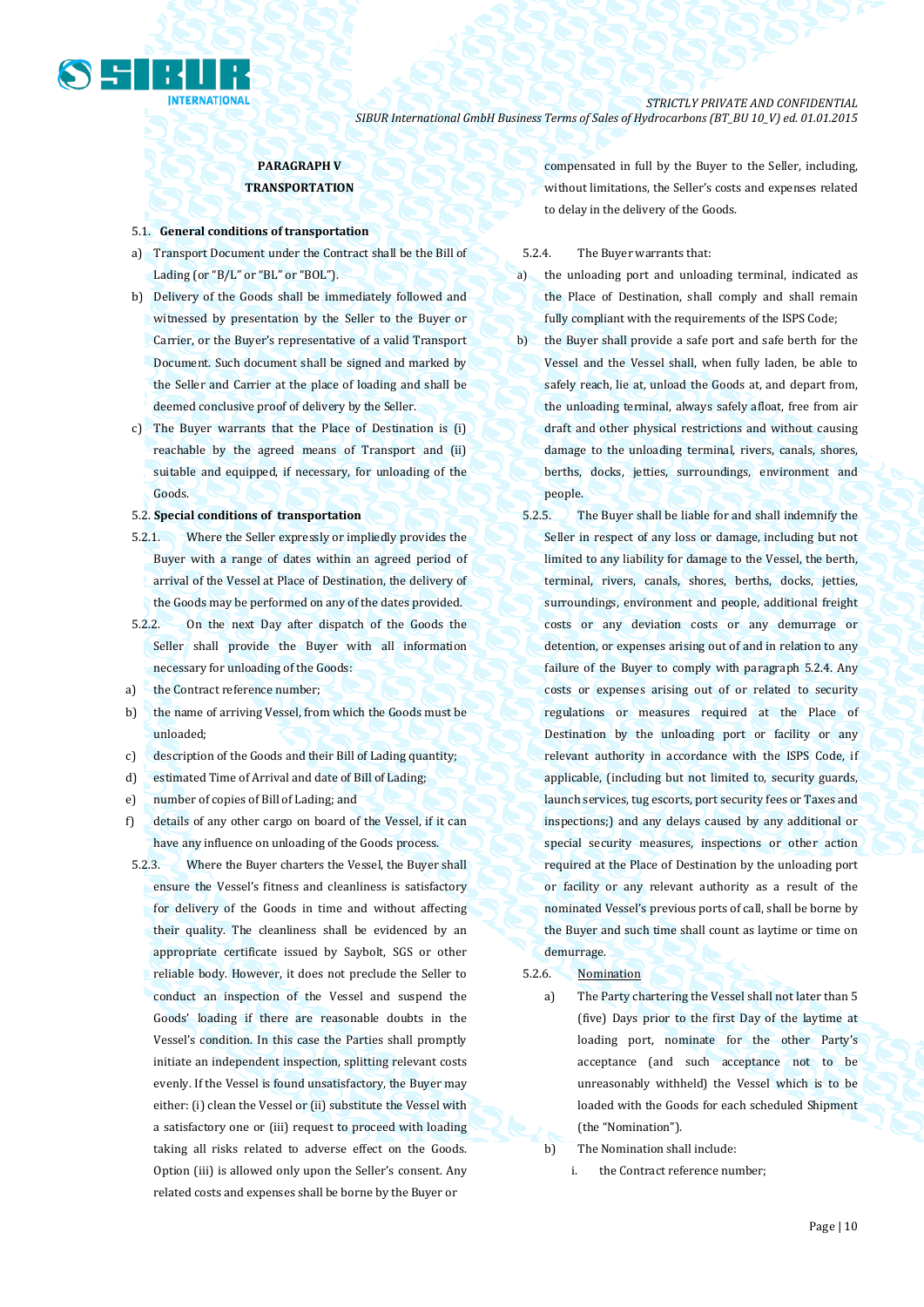ii. the name of the Vessel on which the Goods will be loaded;

iii. a description of the Goods and approximate quantity or the Bill of Lading quantity (if available);

- iv. ETA of the Vessel;
- v. the Vessel(s) loading laytime;
- vi. details of any other cargo on board or to be loaded on board if loading a part of cargo;
- vii. details of the last 3 (three) cargoes of the Vessel and such cargoes shall be of a nature, which are unlikely to have an adverse effect on the quality of the Goods; and
- viii. details of the agent at the Place of Destination (if available).
- c) The acceptance or reasonable rejection of the Vessel shall be advised by the consenting Party as soon as possible, however not later than 12 (twelve) hours upon receipt of such Nomination.
- d) Unless otherwise specified herein, the nominating Party may substitute any Vessel named in the Nomination not later than 5 (five) Days prior to the first Day of the ETA at the loading port. Such substitution shall always be subject to the requirements that a Vessel of a similar size be provided and that the quantity to be loaded shall not, without prior written consent of the other Party, differ by more than the Permitted deviation from the quantity of the Goods as provided in Section 5.2. hereof from the quantity specified in the Nomination. Where a Vessel is substituted, the nominating Party shall send to other Party a revised Nomination in the form set out above.

## 5.2.7. NOR

Upon arrival of the Vessel at the Place of Destination (the unloading port or customary anchorage or area or such other place as the Vessel may be ordered to await unload) or other closest possible point to the Place of Destination, the Vessel shall tender its notice of readiness (NOR). The Buyer is obliged to ensure his timely presence at the Place of Destination at the Delivery Date for unloading of the Goods.

The Buyer's (or the Buyer's representative / agent's) absence at the Place of Destination shall not prejudice the fact that the Seller had successfully performed delivery of the Goods for the purpose of the Contract.

## 5.2.8. Charterparty Conditions

The Seller may arrange transportation under Bills of Lading which incorporate charterparty conditions normally in use for Vessels. Without prejudice to the generality of the foregoing,

such conditions shall be deemed to include the provision that where, at any time:

- a) importation of the Goods at the unloading port is prohibited under the laws of the country in which such Goods were produced, or by regulations, rules, directives or guidelines applied by the government of that country or any relevant agency thereof; and/or
- b) the country, state, territory or region at which the Place of Destination becomes a country affected by the Sanctions,

the Goods shall be unloaded at an alternative safe port nominated by the Buyer that is not subject to any such prohibition and that is acceptable to the Seller (which acceptance shall not be unreasonably withheld). In any case such alternative port of unloading shall be deemed to be the Place of Destination and all and any costs (if any) involved in the Vessel's reaching such alternative Place of Destination shall be for the Buyer's account.

5.2.9. The Buyer's Right to Require

Where the Buyer, by written instruction to the Seller, requests that the Vessel:

- a) co-mingles different grades of the Goods belonging to the Buyer; and/or
- b) otherwise breaches the Vessel's natural segregation; and/or
- c) dopes the Goods by introducing additives after loading; and/or
- d) adds dye to the Goods after loading; and/or
- e) performs on board blending of the Goods; and/or
- f) carries additives/dye in drums on deck; and/or
	- g) carries out such other cargo operation as the Buyer may reasonably require and always providing that the Vessel is capable of performing such operations and that such operations are within the scope of the charterparty conditions or otherwise agreed by the Vessel's owners,

then the Buyer shall indemnify and hold the Seller harmless against any liability, loss, damage, delay or expense that the Seller may sustain by reason of complying with the Buyer's request. The indemnity given by the Buyer to the Seller shall be no less in scope than the indemnity required by the Vessel's owners to comply with the Buyer's request.

5.2.10. The Seller's Right to Refuse

The Seller reserves the right to refuse at any time:

a) to direct any Vessel to undertake or to complete the voyage to the Place of Destination if such Vessel is required in the performance of the Contract, in the Seller's opinion, to risk its safety or to risk ice damage,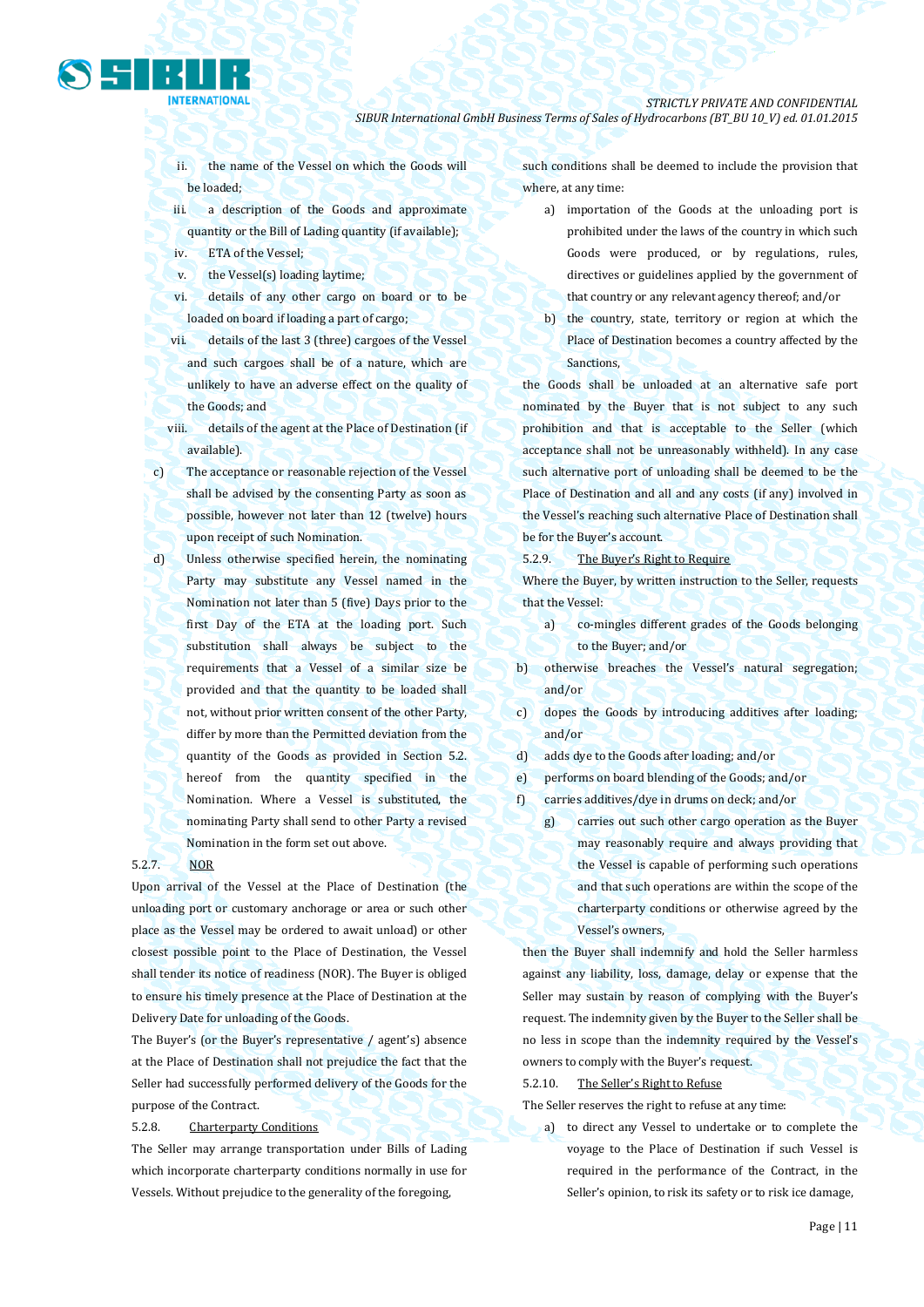

- b) or to transit or to proceed or to remain in waters where there is war (whether declared or not), terrorism, piracy or threat thereof; or
- c) to direct the Vessel to undertake the voyage to the intended Place of Destination if such Vessel is required in the performance of the Contract to transit waters, which in the Seller's reasonable opinion, would involve abnormal delay; or
- d) to undertake any activity in furtherance of the voyage which in the opinion of the Vessel's master could place the Vessel, its cargo or crew at risk.

If the Seller agrees to direct the Vessel to undertake or to complete a voyage as referred to in this paragraph, the Buyer undertakes to reimburse the Seller, in addition to the Total Goods Value payable under the Contract, for all costs incurred by the Seller in respect of any additional, freight, demurrage, insurance premium and any other sums that the Seller may be required to pay to the Vessel's owner including but not limited to any sums in respect of any amounts deductible under such owners' insurance and any other costs and/or expenses incurred by the Seller.

- 5.2.11. Ice Clause
	- a) In case of ice at the Place of Destination or on the voyage to the Place of Destination which directly prevents or hinders safe navigation, the Vessel may only follow a path cut by ice breakers, provided that the master considers such navigation safe. Under no circumstances will the Vessel be obliged to force a path through the ice. If required, the Buyer shall, at its own expense, place icebreakers at the Vessel's disposal.
	- b) The Buyer shall reimburse the Seller for:
	- i. any additional insurance premium incurred;
	- ii. the cost of any ice damage incurred less any sum which is recovered under the applicable insurance policy or policies; and
	- iii. any charter hire paid by the Seller for the period of repair necessitated by ice damage, including hire paid by the Seller for the Vessel's deviation to the repair yard.
	- c) In the event that the Place of Destination is inaccessible due to ice, or in the event that the master deems the Vessel to be at risk of being unable to leave the Place of Destination due to ice, the Vessel will proceed to the nearest ice-free position and request revised orders. Immediately upon receipt of such request, the Buyer shall nominate an alternative icefree and accessible port or facilities for receiving the

Goods, provided that if the Place of Destination is a loading port then such an alternative ice-free and accessible port or facilities shall be agreed with the Seller. Any additional freight, expenses, demurrage and/or dues incurred as a result of such revised orders shall be for the account of the Buyer.

## **PARAGRAPH VI SHIPMENT PERIOD**

- 6.1. The Shipment Date shall be specified in the Transport Document.
- 6.2. The Shipment period shall be as specified in the Contract and time shall not be of the essence.
- 6.3. If the Shipment period is not agreed by the Parties in the Contract, the Parties shall agree such period in the respective Amendment to the Contract in reasonable term at written request of either Party.
- 6.4. (i)If the Parties agree that the Shipment period shall be any month of a year without indication of the dates, and

 (ii) within 10 (ten) Days prior to the last day of such month the dates of dispatch are not agreed by the Parties,

the Seller shall be entitled not to deliver the respective Shipment and/or sell such Shipment to any third party and shall not be liable to the Buyer for such non-delivery or for any losses and expenses incurred by the Buyer. If the Seller decides to sell the respective Shipment to any third party the Buyer shall reimburse to the Seller all expenses arising out and/or in connection with such sales.

- 6.5. **Transportation information** 
	- a) If the Goods' transportation is arranged by the Seller, the Buyer shall submit to the Seller the Transportation information required for the transportation and delivery of the Goods via facsimile, or by other means agreed upon by the Parties at least 5 (five) Business Days before the first Day of laytime of each Shipment.
	- b) The Transportation information shall include:
		- all instructions regarding customary documentation which may be required at the Place of Destination;
		- the identity of the terminal(s) at the Place of Destination, with instructions to enable the Carrier to prepare and submit necessary information to the customs or border authorities; and
		- any other documents requested by the Seller.
	- c) Should the Buyer fail to timely submit the Transportation information, the Seller may, at its sole discretion elect to extend the time for delivery of the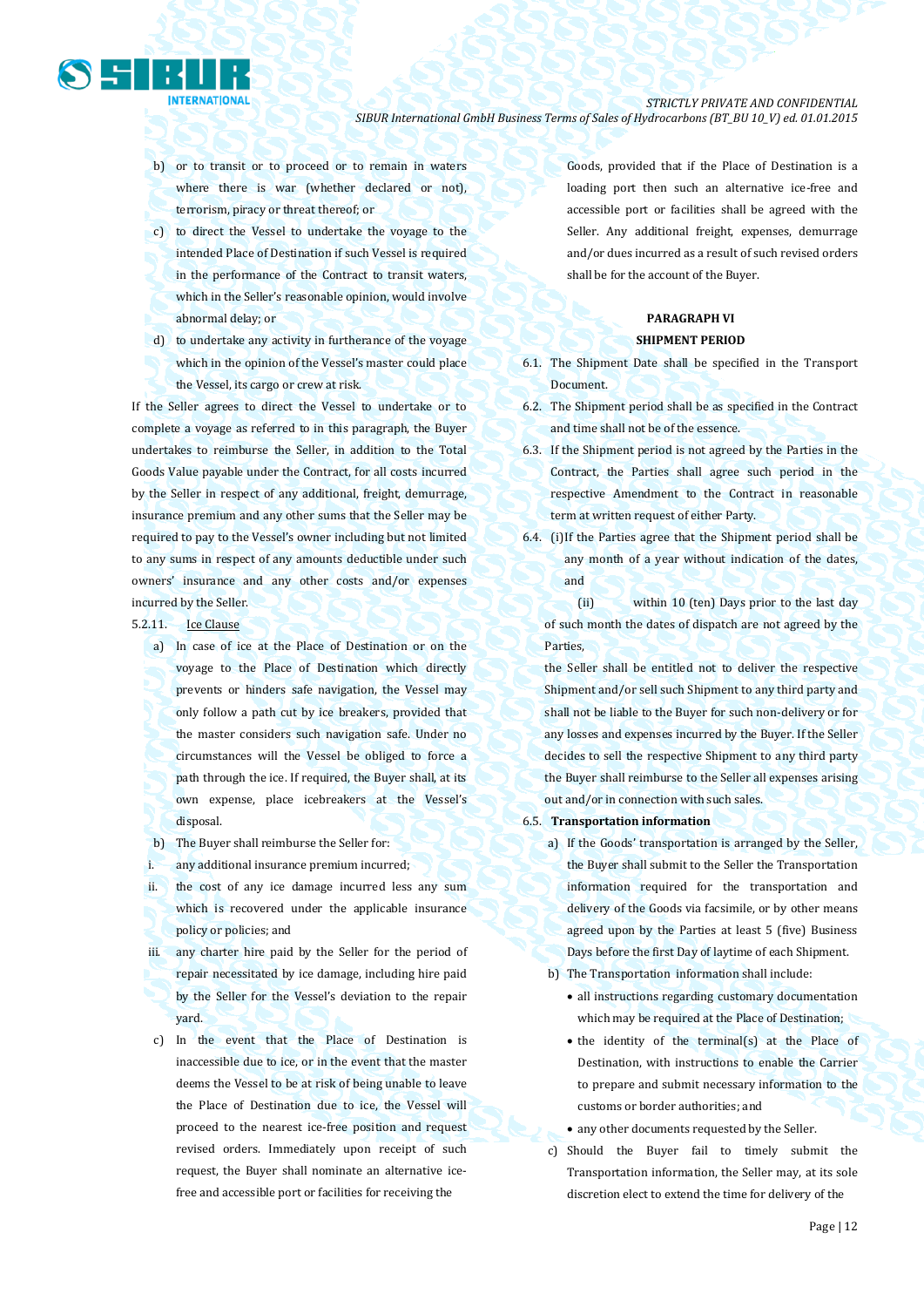

Goods which, if so extended, will not constitute a waiver of the Buyer's breach of the Contract.

- d) The Seller shall send to the Buyer the details of the dispatched Shipment via facsimile or by other means agreed upon by the Parties within 5 (five) Business Days after dispatch of the Goods. The details of the dispatched Shipment shall include: Vessel name, the Goods quantity and ETA at the Place of Shipment or the Place of Destination (whichever is applicable).
- e) Any delays in loading the Goods at the Place of Shipment (including where the Seller is entitled to delay delivery of the Goods) or in unloading the Goods at the Place of Destination caused by the Buyer's failure to provide any necessary Transportation information, or as a result of omissions or inaccuracies in the Transportation information provided, will be for the Buyer's account. The Buyer shall indemnify the Seller for all costs, losses and damages, including, but not limited to, demurrage and/or detention incurred by the Seller as a result thereof.

## **PARAGRAPH VII LAYTIME**

- 7.1. The time allowed to the Buyer for the loading or unloading of the Goods deliverable under the Contract shall be as set out in the Contract.
- 7.2. If the amount of laytime permitted is not set out in the Contract, laytime shall be 24 (twenty four) hours or such a lesser period as may be specified in the relevant charterparty and/or the agreement with the Carrier, unless otherwise expressly mutually agreed by the Parties in writing. Sundays and Holidays shall be included, unless unloading on the Sunday or Holiday in question is prohibited by Law or regulation or custom at the unloading terminal. Laytime shall commence: 6 (six) hours after NOR has been tendered (berth or no berth); or when the Vessel is all fast at the berth; whichever is the earlier.
- 7.3. The Buyer may not refuse to certify receipt of the notice and if it does so, the time of arrival shall be determined according to the Carrier's records. The Buyer shall pay in full any expenses and costs of the Carrier and/or the Seller related to the Buyer's refusal to certify any such noticenotification.
- 7.4. For the purpose of calculating laytime, loading and unloading of the Goods shall be deemed to have been

completed upon disconnection of the discharging hoses or the loading/unloading of the last portion of the Goods.

## **PARAGRAPH VIII DEMURRAGE**

- 8.1. If the Goods are not loaded or unloaded (whichever is applicable) by the Party required to load or unload the Goods (whichever is applicable) within the time allowed in accordance with the laytime provisions of the Contract and/or hereof, such Party shall pay to the other Party demurrage in respect of the excess time at the rate set out in the Contract. Unless the Contract provides otherwise, no Force Majeure Event shall affect the running of the laytime or vary or excuse the obligation to pay demurrage. The Party required to load or unload the Goods shall indemnify the other Party for all demurrage costs resulting from delay in loading or unloading of the Goods by the Party required to load or unload the Goods.
- 8.2. Where no demurrage rate has been provided in the Contract, the demurrage rate shall be as set out in the relevant agreement with the Carrier and/or the terms and conditions of the charter party (as the case may be), if neither the agreement nor the terms and conditions of the charter party does not specify a demurrage rate, the rate shall be the market rate for the applicable means of Transport on the date of the completion of loading/unloading as shall be assessed by a mutually agreed independent broker. In the event that the Parties do not agree on a mutually acceptable broker, then each Party will appoint an independent broker and the two so appointed will appoint a third. The assessment that is the furthest away from the median will be discounted and the applicable demurrage rate will be the average of the two remaining assessments.
- 8.3. Unless the Contract provides otherwise, demurrage claims must be addressed to the other Party with complete supporting documentation within 9 (nine) months after the Delivery Date ; however, it shall not be considered as time-barred by this paragraph. The Parties consider this period reasonable as they agree that customarily carriers make demurrage claims within approximately 6 (six) months after the Delivery Date.
- 8.4. If the Party which shall load/unload the Goods (whichever is applicable) does not load/unload the Goods within the time allowed in accordance with the laytime provisions hereof and/or of the Contract such Party shall be liable for demurrage for any delay even if such delay is caused by the fault or the failure of any of its counter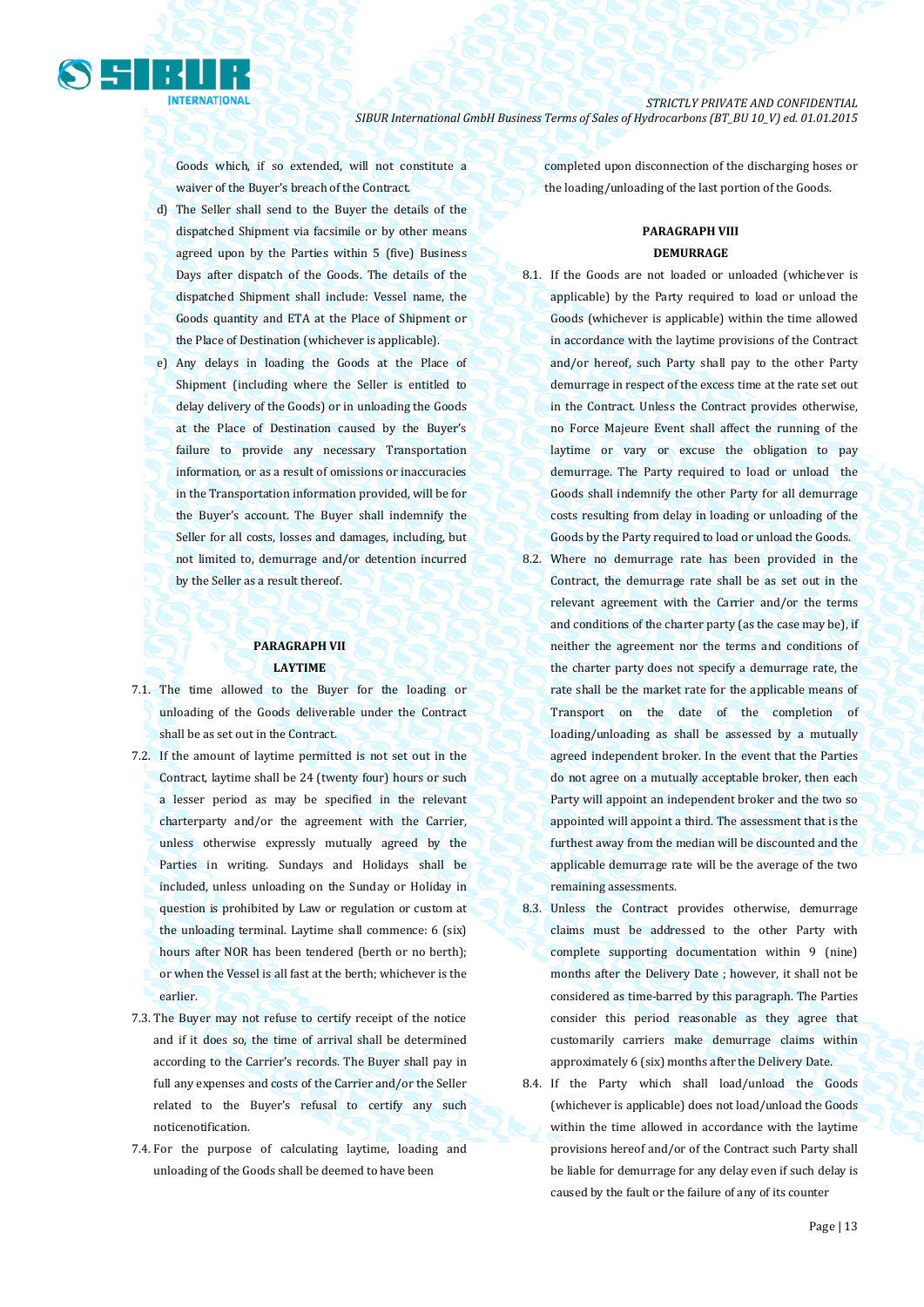

party in the chain engaged such Party in default in frame of the performance of the Contract. In such cases the Party in default shall pay to the other Party all costs and expenses incurred by such other Party as a result thereof. For the avoidance of doubt, such Party in default shall remain liable to pay the other Party demurrage on the terms and conditions set forth in this Paragraph VIII and/or the Contract, irrespective of whether the demurrage claim is settled between the Party in default and any of its counter parties in the chain engaged by the Party in default in frame of the performance of the Contract.

- 8.5. Demurrage claims shall be considered within 30 (thirty) Days after their receipt by the relevant Party and shall be paid by the relevant Party not later than 5 (five) Days after the invoice receipt from the other Party. If no substantiated comments have been given within the specified 30 (thirty) Days period, the claim shall be deemed accepted.
- 8.6. If the Party required to load or unload the Goods (whichever is applicable) does not load or unload the Goods within the time allowed in accordance with the laytime provisions of the Contract, such Party shall be liable for demurrage even if such delay was caused by the fault or the failure of the Vessel or its master or crew, or if loading or unloading is suspended for the Vessel's own purposes. In such cases the Party in Default shall pay to the other Party all costs and expenses incurred by such other Party as a result thereof.
- 8.7. The demurrage caused by events such as accidents occurring to equipment that affects the loading or unloading of the Goods or fire in or near the loading facilities shall be determined in the appropriate charter party.
- 8.8. Notwithstanding the provisions of 7.2. of PART VII of the General Terms (ARBITRATION AND LAW), any dispute, controversy, claim or difference relating to or arising out of demurrage in delivery by sea due or alleged to be due under the Contract shall be referred to arbitration in London in accordance with the London Maritime Arbitrators Association (LMAA) Terms current at the time when the arbitration proceedings are commenced.
- 8.8.1. The reference shall be to three arbitrators. A party wishing to refer a dispute to arbitration shall appoint its arbitrator and send notice of such appointment in writing to the other party requiring the other party to appoint its own arbitrator within 14 (fourteen) days of that notice and stating that it will appoint its arbitrator as sole arbitrator

unless the other party appoints its own arbitrator and gives notice that it has done so within the 14 (fourteen) days specified. If the other party does not appoint its own arbitrator and give notice that it has done so within 14 (fourteen) days specified, the party referring a dispute to arbitration may, without the requirement of any further prior notice to the other party, appoint its arbitrator as sole arbitrator and shall advise the other party accordingly. The award of a sole arbitrator shall be binding on both parties as if he had been appointed by agreement.

- 8.8.2. Nothing herein shall prevent the parties agreeing in writing to vary these provisions to provide for the appointment of a sole arbitrator.
- 8.8.3. In cases where neither the demurrage claim nor any counterclaim exceeds the sum of USD 10,000 (or such other sum as the parties may agree) the arbitration shall be conducted in accordance with the LMAA Small Claims Procedure applicable at the time when the arbitration proceedings are commenced.

## **PARAGRAPH IX PRICE**

- 9.1. The Price for the Goods shall be determined in the Contract.
- 9.2. Where the final price for the Goods is not known at the time of invoicing, the Seller shall prepare a provisional invoice based upon the pricing information available at the time and the Buyer shall make payment against the provisional invoice. The provisional invoice shall, unless otherwise agreed between the Parties in the Contract, be based upon 100 % (one hundred per cent) of the quantity specified in the bill(s) of lading and the preliminary price calculated based on the formula specified in the Contract.
- 9.2.1. If the amount paid by the Buyer against the provisional invoice for the Goods is less than the amount due to be paid for the Actual Contract Quantity at the agreed (final) price, calculated according to the formula specified in the Contract, the Buyer shall effect the payment of such outstanding balance within 3 (three) Business days of the receipt of the Seller's final invoice which shall be prepared as soon as practicable after all the relevant pricing information becomes available to the Seller.
- 9.2.2. If the amount paid by the Buyer against the provisional invoice for the Goods exceeds the amount due to be paid for the Actual Contract Quantity at the agreed (final) price, calculated according to the formula specified in the Contract, the Seller shall issue the final invoice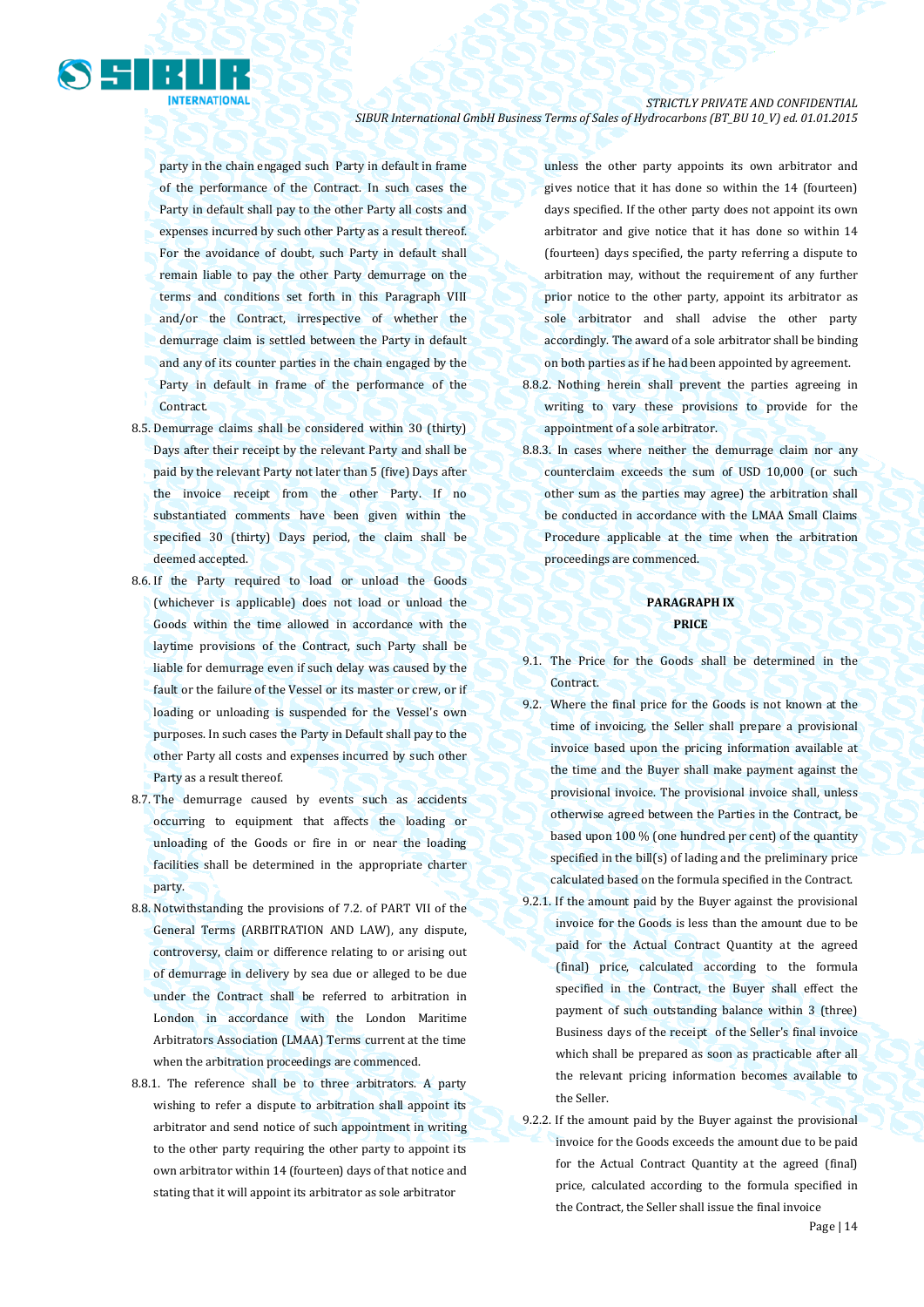

(which shall be prepared as soon as practicable after all the relevant pricing information becomes available to the Seller) and the Buyer shall have the option to request that the Seller either: (i) applies such difference between the amounts as a credit towards further deliveries;or (ii) returns such difference between the amounts within 3 (three) Business days of a mutually acceptable appropriate Verification Act being executed by the Parties. If the Buyer selects option (ii), then Verification Act shall be prepared and sent by the Seller to the Buyer within 2 (two) Business days upon receipt of the Buyer's respective decision in writing.

## **PARAGRAPH X PAYMENT TERMS**

*Unless otherwise specified in this Business Terms general payment terms shall be in accordance with Part III ("GENERAL PAYMENT TERMS") of the General Terms*

## **Section 10.1. Prepayment (advance payment)** *This Section 10.1 applies to Contracts specifying Prepayment, unless the Contract provides otherwise*

10.1.1. Buyer shall pay for the Goods as follows:

- i. The Buyer shall pay one hundred per cent (100%) of the amounts specified in Seller's proforma invoice in advance of delivery within five (5) Business Days after the date of the invoice but no later than three (3) Business Days prior to the Goods' dispatch by the Manufacturer as indicated in the invoice.
- ii. Buyer shall payt by wire transfer and without deduction or setoff into Seller's bank account and Buyer shall indicate the number and the Signing Date of the Contract/Amendment and proforma invoice number in the payment reference .
- iii. If the amount paid by Buyer as Prepayment for the Goods is less than the amount due to be paid for the Actual Contract Quantity or the Actual Monthly Quantity (as the case may be) Buyer shall pay the outstanding balance within five (5) Days of Seller's invoice for the balance.
- iv. If the amount paid by Buyer as Prepayment for the Goods exceeds the amount due to be paid for the Actual Contract Quantity or the Actual Monthly Quantity (as the case may be) the Parties shall mutually agree whether (i) the difference will be applied to future Shipments, if applicable or (ii) the Seller shall return such difference between the amounts within five (5) Business Days of the signing of the Verification Act by the Parties.

### **Section 10.2. Post payment**

*This Section 10.2 applies to Contracts specifying Post payment*

10.2.1 Buyer shall pay one hundred per cent (100%) of the amounts specified in Seller's invoice not later than the date specified in the Contract.

10.2.2 Partial payments shall be allowed, subject to Section 10.2.1 above.

## **Section 10.3. Letter of Credit**

*This Section 10.3 applies to Contracts specifying Letter of Credit* 

10.3.1 Issuance of the Letter of Credit. Buyer shall procure issuance of the Letter of Credit within five (5) Business Days from the Signing Date in accordance with these Business Terms and the Contract.

10.3.2 Validity period of the Letter of Credit. The validity period for the Letter of Credit shall cover the payment period in the Contract plus thirty (30) Days, provided, however, that the total minimum validity period shall be no less than ninety (90) Days. Buyer shall procure that the validity period of the Letter of Credit shall be extended if a Force Majeure Event extends the payment period under the Contract.

## 10.3.3Documents

Buyer shall procure that:

(a) the only documents required to be presented by Seller to collect under the Letter of Credit shall be the following:

- i. Seller's invoice (fax or email copy); and
- ii. Transport Document;

(b) documents prepared in Russian are acceptable; and

(c) minor mistakes and misprints in the documents are acceptable.

#### 10,3.4Letter of Credit Conditions

The payment for the Goods shall be effected by Buyer as follows:

i. Buyer shall procure issuance in favour of Seller an irrevocable and divisible Letter of Credit payable at sight in strict accordance with the terms and from a bank and in a form confirmed in writing by Seller but in any case prior to the dispatch of Goods;

ii. Buyer shall provide Seller with the draft of such irrevocable Letter of Credit for Seller's preliminary written approval;

iii. expenses in connection with the opening, amendment and utilisation of the Letter of Credit shall be paid by Buyer; and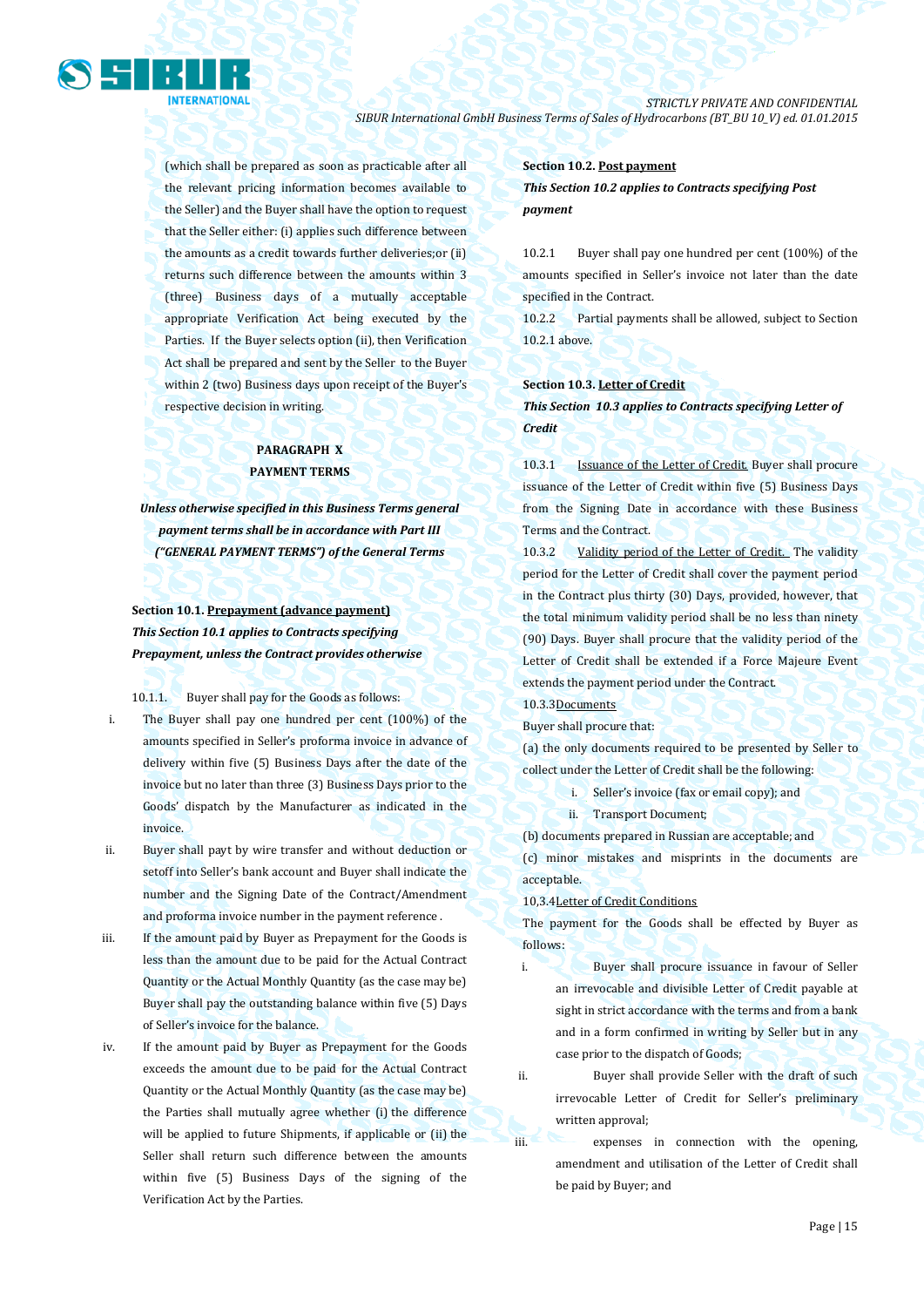

iv. The Letter of Credit shall be issued in the amount of one hundred and ten per cent (110%) of the Price multiplied by the Shipment quantity of the Goods to be delivered.

## *Section 10.4. CAD ("Cash against documents") The terms and conditions of this Section 10.4 shall be applied to the Contract if the Contract specifies CAD as the payment terms, unless otherwise specified therein*

10.4.1. These payment terms are governed in accordance with the ICC Uniform Rules for Bank-to-Bank Reimbursements Under Documentary Credits (URR 525).

Buyer shall pay the Goods via Cash against documents at sight (hereinafter referred to as "CAD at sight") in accordance with the conditions specified below.

10.4.2. Pursuant to payment terms via CAD at sight Buyer shall pay for the Goods in advance in the amount specified in the **Contract** 

10.4.3. The payment for the Goods shall be effected by Buyer as follows:

a) Within ten (10) Business days after the date when the documents stating the right of disposal of the Goods were issued Seller shall (i) transfer the originals of such documents to Seller's Bank and (ii) send the copy of such documents to Buyer.

10.4.4. The Parties expressly have acknowledged and agreed that the following documents are considered as the documents stating the right of disposal of the Goods:

- i.Commercial invoice;
- ii.Bill of lading;
- iii.Packing list issued by Seller.

The Parties may mutually agree in writing in the Contract other documents stating the right of disposal of the Goods depends on the reasonable requirement of the respective authority.

10.4.5. Upon receipt of the documents stating the right of disposal of the Goods Seller's Bank shall transfer the originals of such documents to Buyer's Bank; provided that such Buyer's Bank was expressly preliminary approved by the Seller in writing.

10.4.6. Buyer shall pay five-fifteen per cent (5-15%) (as it is stipulated in the Contract) of the amount specified in the Seller's commercial invoice in advance within five (5) Business Days after the date of Seller's commercial invoice. 10.4.7. Buyer shall confirm Buyer's Bank his Consent for payment for the original documents stating the right of

disposal of the Goods and shall pay the remaining amount specified in Seller's commercial invoice at the rate of eighty five – ninety five per cent (85-95%)(depending on the amount of advance payment) within fourteen (14) Days from the moment of arrival of the Goods to the Place of Destination.

10.4.8. Without prejudice to other provisions hereof the advance payment for the Goods paid by Buyer in accordance with this Section is considered as Seller's compensation for storage of the Goods before its actual transfer to Buyer. In case Buyer doesn't pay the remaining amount for the Goods within fourteen (14) Days from the moment of arrival of the Goods to the Place of Destination, Seller shall be entitled to retain the advance payment for the Goods paid by Buyer in accordance with this Section for compensation of the Seller's expenses for storage of the Goods.

10.4.9. Buyer shall (i) effect the payments specified in subsections 10.4.6 and 10.4.7 of this Section and (ii) ensure the availability of the total amount to be paid pursuant to subsection 10.4.7 of this Section on the date of confirmation to Buyer's Bank of his Consent for payment for the documents and effect this payment in accordance with the Contract by telegraphic transfer and without deduction into Seller's bank account and Buyer shall indicate the number and the date of the Contract/Amendment and commercial invoice number in the payment reference (the purpose of payments).

10.4.10. From the date of receipt of Buyer's Consent for payment for the documents stating the right of disposal of the Goods Buyer`s Bank shall transfer the originals of such documents to Buyer.

10.4.11. The Parties expressly have acknowledged and agreed that in case of payment for the Goods via CAD at sight the risk and title to the Goods shall transfer from Seller to Buyer at the date of receipt by Buyer of the originals of the documents stating the right of disposal of the Goods.

#### **Section 10.5. Security of the Buyer's Payment Obligations**

## *This Section 10.5 applies to Contracts specifying the Security of the Buyer's payment obligations*

### 10.5.1**. Stand-by Letter of Credit**

a) Issuance of Stand-by-Letter of Credit. The Buyer shall procure the issuance of a Stand-by Letter of Credit within five (5) Business Days from the Signing Date in accordance with these Business Terms and the Contract.

b) Validity period. The validity period for the Standby Letter of Credit shall be ninety (90) Days.

c) Stand-by-Letter of Credit procedure. If Buyer fails to pay one hundred per cent (100%) of the amount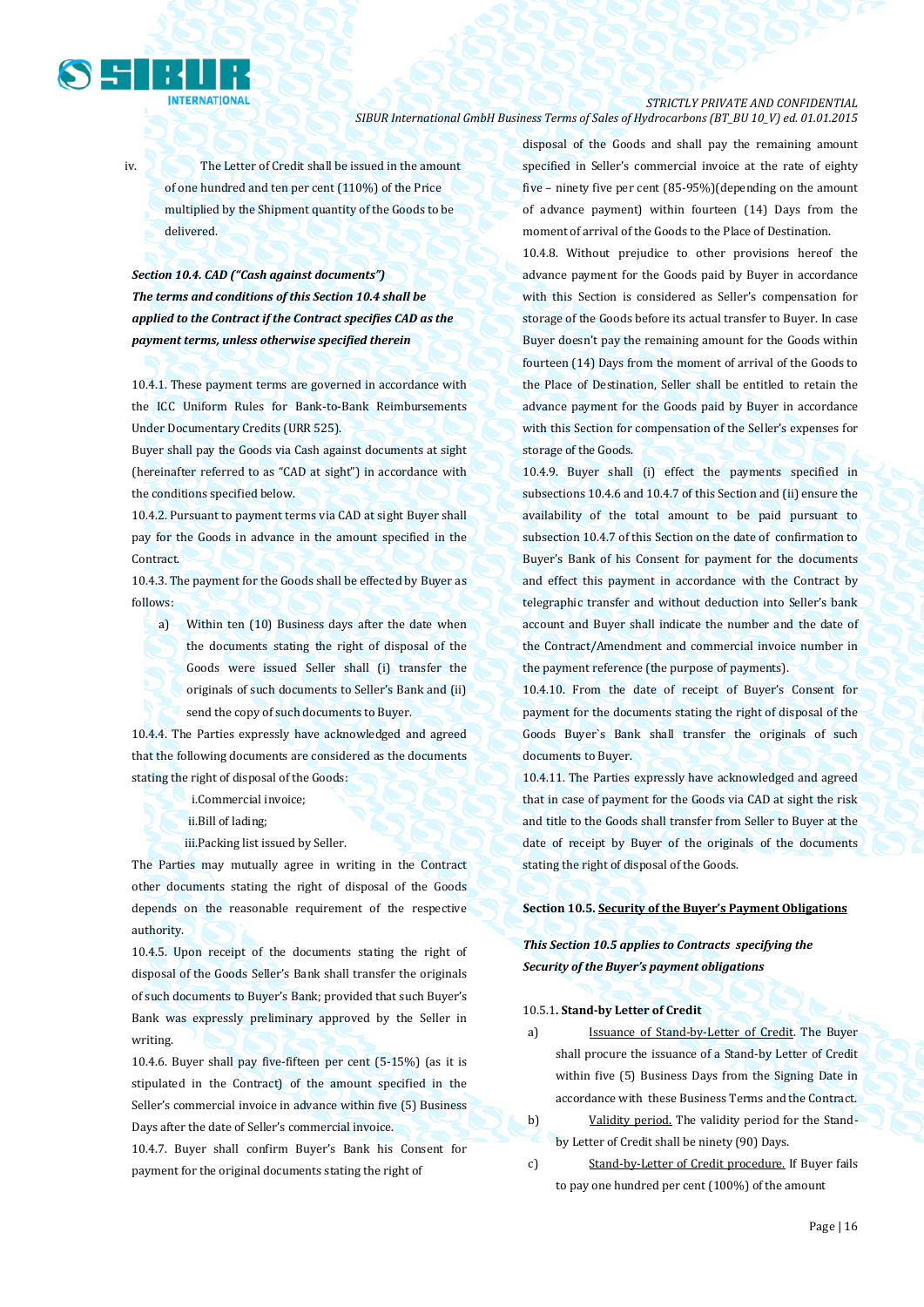## *STRICTLY PRIVATE AND CONFIDENTIAL*

### *SIBUR International GmbH Business Terms of Sales of Hydrocarbons (BT\_BU 10\_V) ed. 01.01.2015*

specified in Seller's invoice within the time specified in the Contract the Seller may immediately look to the Stand-By Letter of Credit against the presentation by Seller to Seller's bank (as specified in Seller's invoice) of the following documents:

i. Seller's (Beneficiary) letter with the following statements (telex, fax or email acceptable):

- the Seller has delivered the Goods in conformity with the Contract and these Business Terms and the invoice has been sent to the Buyer; and
- payment of Seller's invoice for delivery of the Goods is properly due to the Seller, and such payment has not been made to the Seller by the Buyer within the terms of the Contract;
- ii. copy of the Seller's invoice (telex, fax or email acceptable);

iii.Transport Document (telex, fax or email acceptable).

- d) Stand-by Letter of Credit Conditions. Buyer shall pay for the Goods as follows:
- **i.** Buyer shall procure issuance in favour of the Seller an irrevocable Stand-By Letter of Credit payable in accordance with the terms and from a bank and in a form confirmed in writing by Seller but in any case prior to the Goods' dispatch.
- **ii.** The Stand-By Letter of Credit shall be issued for the amount of one hundred and ten per cent (110%) of the Planned Contract Quantity or the Planned Monthly Quantity (as the case may be) and shall be valid for a period specified in the Contract. Buyer shall procure the extension of the validity period of the Stand-by Letter of Credit to the extent thatthe payment period is extended by a Force Majeure Event.
- **iii.** Buyer shall provide Seller with a draft of such Stand-By Letter of Credit for Seller's preliminary written approval.
- **iv.** Expenses in connection with the opening, amendment and utilisation of the Stand-By Letter of Credit shall be paid by Buyer.
- **v.** Any and all costs, loss or damage incurred by Seller as a result of Buyer's failure to comply with this Section shall be for Buyer's account and Seller shall indemnify Seller and hold it harmless against all such costs, loss and damage.

Upon Seller's request, Buyer shall provide Seller with, and shall procure delivery to Seller of, Buyer's parent company guarantee securing the performance of all the Buyer's obligations under the Contract (including these Business Terms and the General Terms) in the form at Annex 2 hereto. Such guarantee shall be provided within ten (10) Business Days after Seller's request and shall be in writing, in a form satisfactory to the Seller and issued for the term of the Contract plus six (6) months. If Buyer has no parent company satisfactory to Seller, the guarantee may be issued by an Affiliate(s) or other third party(ies) as agreed with Seller.

Seller is not obliged to deliver the Goods until the requested guarantee is duly furnished and Buyer shall reimburse to Seller upon demand any and all related costs in connection with such delay. If Buyer delays the provision of the guarantee for more than ten(10) Business Days, Seller is entitled to terminate the Contract by written notice to Buyer.

#### 10.5.3 **Bank guarantee**

The Buyer shall provide Seller with an irrevocable and unconditional bank guarantee issued in favour of Seller and securing the performance of all of Buyer's obligations under the Contract. The bank guarantee shall be provided within ten (10) Business Days after the date of signing of the Contract and shall be issued for an amount and by a bank previously confirmed in writing by Seller but in any case prior to the Goods' dispatch. The bank guarantee shall be issued for the term of the Contract plus thirty (30) calendar days and shall be transferred by SWIFT or other interbank communications system via the bank of the Seller. Buyer shall procure issuance of and any amendment to the bank guarantee at its own expense.

Seller is not obliged to supply the Goods until the requested bank guarantee is duly furnished and the Buyer shall pay to Seller any and all related costs in connection with such delay. If the Buyer delays the provision of the bank guarantee for more than ten (10) Business Days, Seller may elect, at its own discretion, either to (di) change the payment terms of the Goods to Prepayment (Section 10.2. hereof), or (ii) suspend the performance of the Contract, or (iii) unilaterally terminate the Contract. Such suspension and/or termination shall not entitle the Buyer to claim for liquidated damages.

#### 10.5.4 **Reinstatement of Guarantee**

If any guarantee, including but not limited to bank guarantee, of a parent company or of any other Third party(ies) specified in the subsection 10.5.2. hereof and/or the Letter of Credit, and/or the Stand-by Letter of Credit, which were provided by the Buyer to the Seller in accordance herewith, ("Guarantees") ceases or threatens to cease to be effective and/or valid due to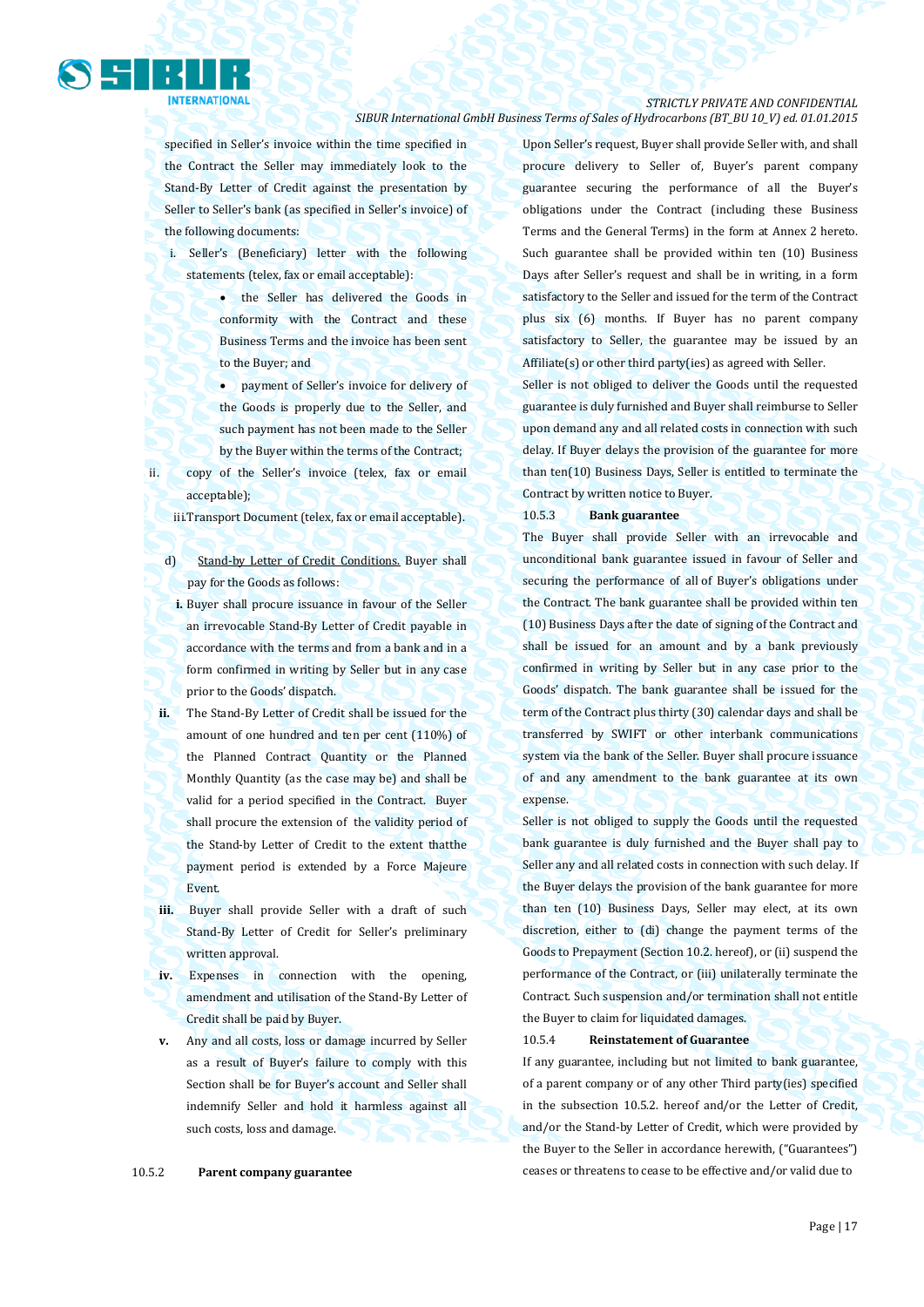

Sanctions, bankruptcy, insolvency, reorganization, liquidation, revocation of a licence or similar proceedings in respect of bank, parent company or any other Third party(ies) specified in the subsection 10.5.2. hereof, and/or for any other reason, not related to the Seller, prior to the term herein stipulated, the Buyer shall procure the reissuance ofsuch Guarantee in compliance herewith, promptly but not later than ten (10) Days from the occurrence of any event indicated in this Section. Where Buyer fails to procure reinstatement of any Guarantee within the specified term, Seller is entitled upon written notice to Buyer to suspend performance of all and any obligations hereunder until the new Guarantee is provided, and/or cancel and/or resell or otherwise dispose of the Goods to any Third party. Seller shall be not liable for such suspense of the obligation's(s') performance, and/or cancellation, and/or resale and any other disposal of the Goods. Buyer may not make any claims in connection with such acts of the Seller notwithstanding anything to the contrary herein and in the applicable Law.

In any case the Buyer shall reimburse to the Seller within seven (7) Days from receipt of a written demand all and any costs, charges, expenses and losses, including related to storage, transport, resale and disposal of the Goods, demurrage incurred by the Seller in connection with non-performance or improper performance of obligation for the Guarantee's/Guarantees' reissue by the Buyer.

## **PARAGRAPH XI RESPONSIBILITIES OF THE PARTIES**

#### 11.1. **Delivery liquidated damages**

a. For each full Week of delay in Seller's delivery of the Goods commencing thirty (30) Days after the latest date within the Shipment period as specified in the Contract, the Buyer shall be entitled to demand liquidated damages from the Seller for such delivery delay in the amount equal to 0.1% (one tenth of one per cent) of the Price for the late delivered Goods per Day, up to a maximum of 10% (ten per cent) of the Price for the late delivered Goods.

b. The Parties acknowledge and agree that in no event shall the Seller be considered to be in breach under the Contract due to any late delivery and the Buyer shall not be entitled to liquidated damages until the Seller is at least more than 30 (thirty) Days late under the terms and conditions specified in the Contract. The Seller shall not be liable to the Buyer in

liquidated damages for delay caused by a Force Majeure Event, failure or default on the part of the Buyer, or where the Seller is entitled to delay delivery pursuant to the terms of the Contract.

c. The Parties acknowledge and agree that in no event shall the Seller be considered to be in breach under the Contract due to any late delivery or non-delivery of the Goods and the Buyer shall not be entitled to claim any losses, or liquidated damages, or any other claims in case of the planned Manufacture production capacity repair; provided that the Seller shall notify the Buyer of such repair not later than one week prior to the month when the repair is planned. The Parties acknowledge and agree that Seller's notification of the repair is enough and sufficient evidence and confirmation of the planned repair.

d. THE LIQUIDATED DAMAGES SET FORTH HEREUNDER TOGETHER WITH THE RIGHT OF TERMINATION SET OUT IN SECTION 12.3. HEREOF SHALL BE THE BUYER'S SOLE AND EXCLUSIVE REMEDIES FOR ANY LATE DELIVERY OF ANY GOODS OR PART THEREOF AND THE SELLER SHALL HAVE NO FURTHER LIABILITY WHATSOEVER, WHETHER IN CONTRACT, TORT (INCLUDING NEGLIGENCE OR STRICT LIABILITY).

#### 11.2. **Interest for late payment**

In case the Buyer fails to comply with the terms of the payment set out in the Contract the Buyer shall pay to the Seller interest at the lesser of (i) one month LIBOR plus 4% (four per cent) per annum of the outstanding amount or (ii) the maximum allowed by applicable Law.

#### 11.3. **Suspension**

If the conditions or terms of payment are breached by the Buyer the Seller may, at the Seller's option, either suspend delivery of the Goods to the Buyer or unilaterally terminate the Contract. Such suspension shall not constitute a delay for the purposes of liquidated damages.

#### 11.4. **Late acceptance**

In the event that the Buyer fails or refuses to accept delivery of the Goods or any part thereof pending laytime (i.e. have not commenced the accepting and unloading/loading of the Goods as the case may be; or furnished the Seller with explanation of delay and further instructions as regards the Goods satisfactory for the Seller); provided that such Goods have been delivered in accordance with the terms of the Contract, without prejudice to the Seller's other rights under the Contract or the applicable Law, the Seller is entitled to pass the Goods to a proximate logistic company or keeper at the Buyer's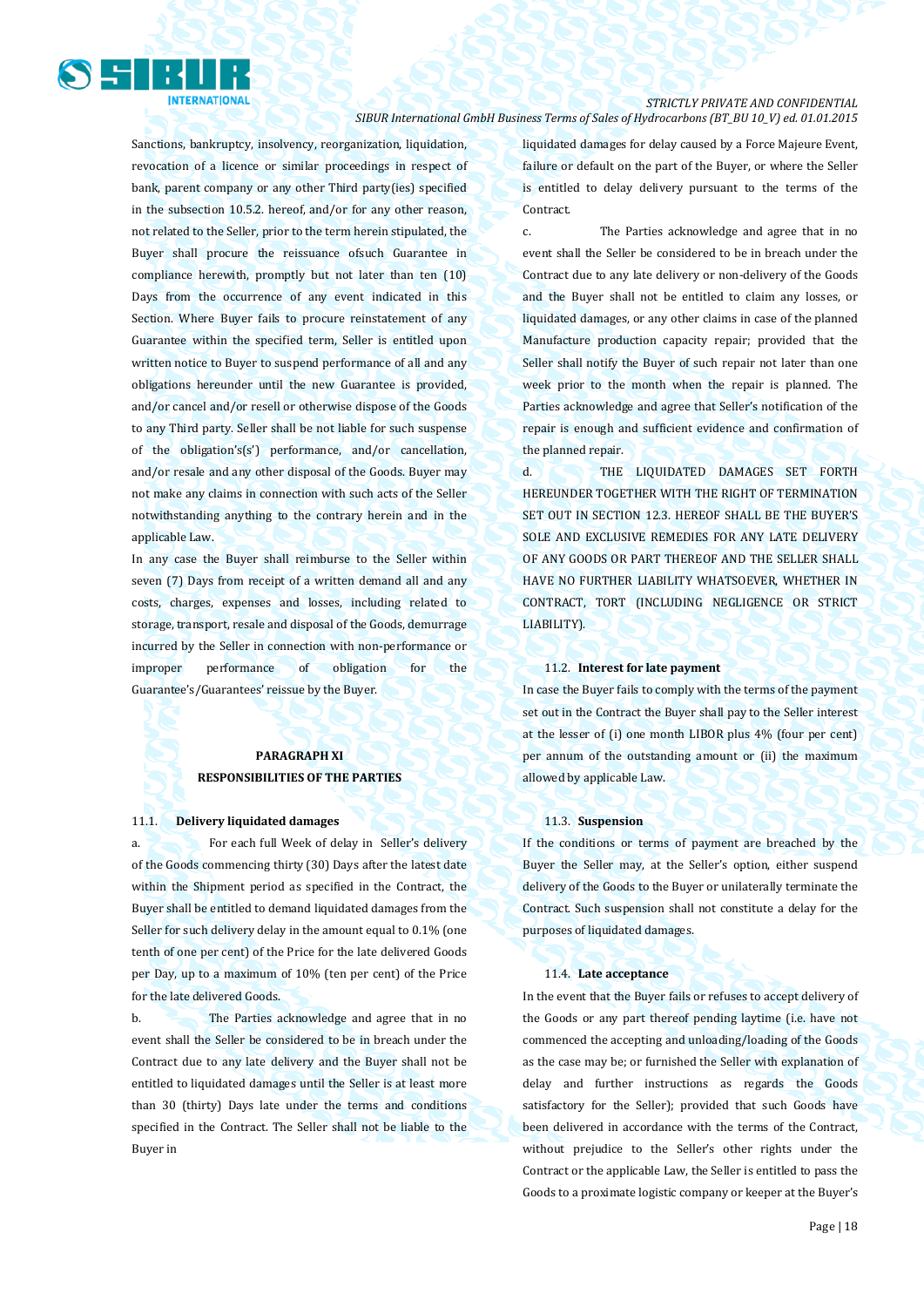

risk and expense of which the Buyer shall be notified within reasonable time. The Seller is entitled to exercise its right hereunder irrespective of whether the title to the Goods has passed to the Buyer under the Contract or not. The quantities of the Goods passed confirmed by such a logistic company or keeper shall be deemed as due confirmation of the quantities of the Goods delivered by the Seller; the term for quality claims for the Goods specified in Section 2.8. hereof shall commence as of the expiration of the laytime. The Seller shall be entitled to claim without limitation all and any transport and/or insurance cancellation costs, storage costs, additional transport costs, customs duties, demurrage and other similar or related costs and all expenses arising out of or in connection with such late acceptance from the Buyer till the moment when the Goods are taken by the Buyer.

### 11.5. **The Seller's disposal rights**.

In the event that the Buyer (or the Buyer's authorized representative, or the Buyer's Carrier, etc.) fails or refuses to accept delivery of the Goods or any part thereof within 5 (five) Days of the due date mutually agreed by the Parties, entirely without prejudice to the Seller's other rights under the Contract or the applicable Law, the Seller shall at its sole discretion be entitled to sell the quantity of the Goods which were not taken by the Buyer. The Seller is entitled to exercise its right hereunder irrespective of whether the title to the Goods has passed to the Buyer under the Contract or not. The Seller is also entitled either (i) to demand the Buyer to reimburse all Seller's costs of sale including, without limitation, storage costs, additional transport costs, customs duties, and other similar or related reasonable costs and expenses together with any difference in the price obtained for the Goods when compared to the Price of the Goods set out in the Contract; or (ii) to deduct the amount of the received advance payment (applicable to the prepayment or CAD)) for the damages incurred by the Seller as a result of such refusal; after calculating the damages the remaining part of the advance payment shall be either returned to the Buyer or offset against further Shipments.

### 11.6. **Limitation of liabilities**

a. UNDER NO CIRCUMSTANCES SHALL EITHER PARTY BE LIABLE WHETHER IN THE CONTRACT, IN TORT (INCLUDING GROSS NEGLIGENCE), UNDER ANY WARRANTY OR OTHERWISE, FOR ANY INDIRECT, SPECIAL, INCIDENTAL OR CONSEQUENTIAL DAMAGES OR FOR EXEMPLARY OR PUNITIVE LOSSES OR DAMAGES, OR ANY LOSS OF PROFITS (SAVE IN RELATION TO SELLER'S LOSS OF PROFIT ARISING FROM THE BUYER'S FAILURE OR REFUSAL TO TAKE OR

ACCEPT DELIVERY OF THE GOODS OR ANY PART THEREOF CONTRARY TO THE TERMS OF THE CONTRACT) OR REVENUES, OR ANY COST OF LABOR, RESULTING FROM OR ARISING OUT OF OR IN CONNECTION WITH THE GOODS OR SELLER'S PERFORMANCE UNDER, OR BREACH OF, THE CONTRACT, EVEN IF THE PARTIES HAVE BEEN ADVISED OF THE POSSIBILITY OF SUCH DAMAGES. EACH PARTY SHALL UNDERTAKE ITS BEST EFFORTS TO MITIGATE ITS LOSSES.

b. FOR THE AVOIDANCE OF DOUBT, EITHER PARTY MAY SEEK TO RECOVER FROM THE DEFAULTING PARTY ANY ACTUAL DIRECT DAMAGES INCURRED AS A RESULT OF THE DEFAULTING PARTY'S BREACH OF CONTRACT (INCLUDING, BUT NOT LIMITED TO, REASONABLE ATTORNEYS' FEES AND COSTS); PROVIDED, HOWEVER, THAT NOTWITHSTANDING ANYTHING CONTAINED HEREIN, TO THE FULL EXTENT PERMITTED BY APPLICABLE LAW, IN NO EVENT SHALL THE SELLER'S LIABILITY IN CONNECTION WITH THE GOODS OR THE CONTRACT EXCEED THE TOTAL GOODS VALUE (INCLUDING, BUT NOT LIMITED TO TRANSPORTATION COSTS, STORAGE COSTS, ETC.) PAID TO THE SELLER BY THE BUYER FOR THE GOODS.

c. UNDER NO CIRCUMSTANCES SHALL THE SELLER BE LIABLE FOR THE BUYER'S LOSS OF PROFIT, NON RECEIPT OF REVENUE, BUSINESS INTERRUPTIONS, THE SUSPENSION OF COMMERCIAL ACTIVITIES, OR FOR ANY INDIRECT LOSS IRRESPECTIVE OF ITS CHARACTER AND **REASON** 

d. BOTH PARTIES ACKNOWLEDGE AND AGREE THAT THE EXCLUSIVE REMEDIES AND LIMITATIONS OF LIABILITIES SET FORTH HEREIN WERE BARGAINED FOR ON AN EQUAL FOOTING AND ARE CONDITIONS OF THE CONTRACT.

e. NOTHING IN THE CONTRACT SHALL LIMIT OR EXCLUDE THE LIABILITY OF EITHER PARTY FOR DEATH OR PERSONAL INJURY RESULTING FROM ITS NEGLIGENCE OR FOR FRAUDULENT MISREPRESENTATION.

f. Adverse Weather. The Parties shall not be liable for delay caused by adverse weather. Notwithstanding the customary rules at the Place of Destination the Parties agree to evenly split losses caused by the adverse weather conditions and beyond the insurance coverage or other compensation from third parties.

> **PARAGRAPH XII DURATION**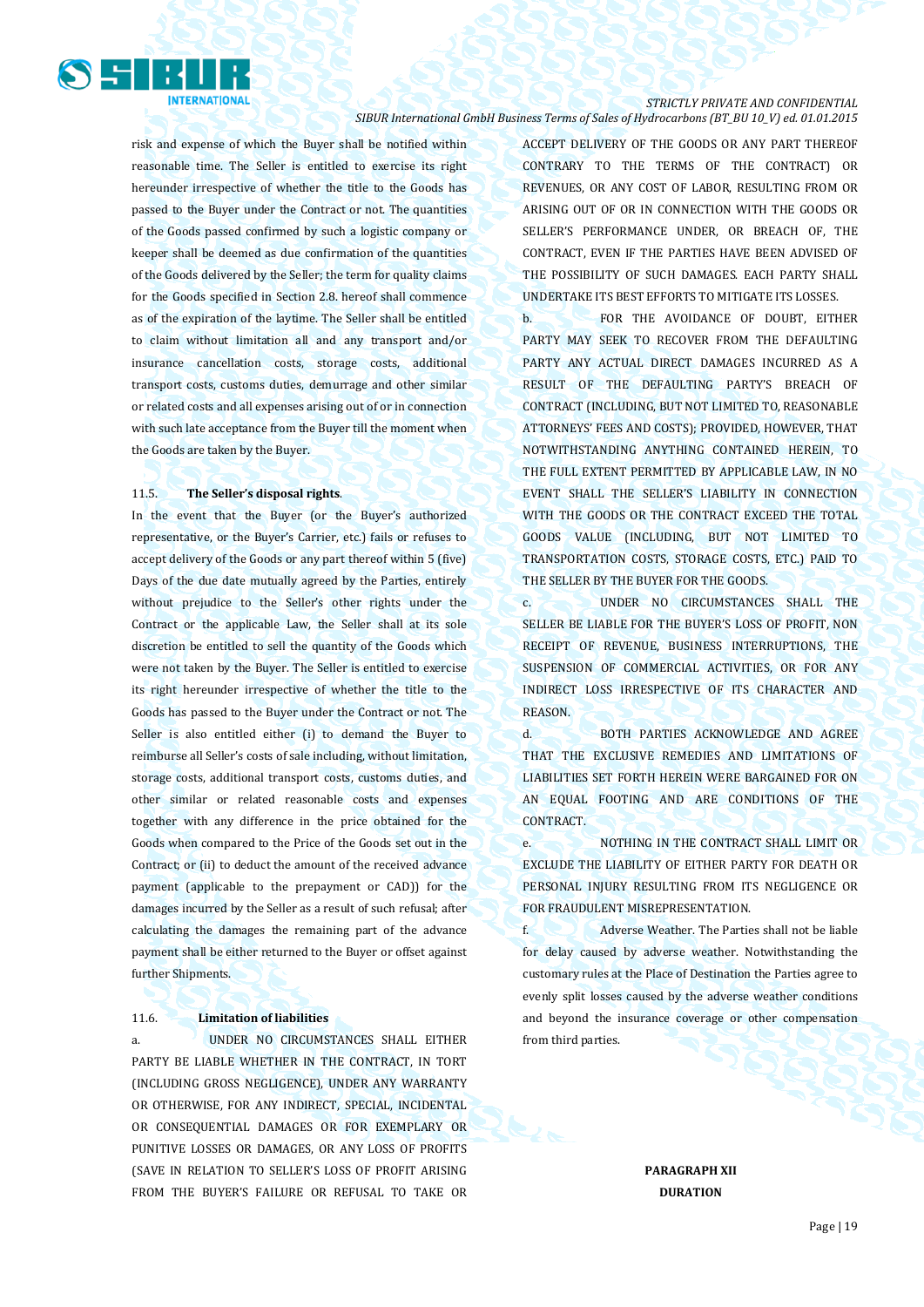

## *STRICTLY PRIVATE AND CONFIDENTIAL*

*SIBUR International GmbH Business Terms of Sales of Hydrocarbons (BT\_BU 10\_V) ed. 01.01.2015*

12.1. The Contract shall come into effect on the Signing Date and, subject to observance of Sections 12.2-12.3. hereof shall continue in force until all obligations have been fulfilled (unless earlier terminated hereunder or the Parties agreed otherwise in writing) and in the part of payments – until such time that same are made in full.

12.2. **Buyer's default** 

a) The Seller may, at its sole discretion and in addition to any other legal remedies it may have, upon giving written notice to the Buyer suspend all deliveries under the Contract and/or unilaterally terminate the Contract where:

i. the Buyer is in breach of any condition of the Contract;

ii. delivery or unloading of the Goods is delayed due to any cause(s) attributable to the Buyer and such delay is not excused by any other provision of the Contract;

iii. loading or unloading of the Goods is delayed by more than 10 (ten) hours after the NOR has been tendered due to reasons attributable to the Buyer;

iv. the Buyer or its parent company commences, or becomes the subject of, any bankruptcy, insolvency, reorganization, administration, liquidation or similar proceeding or is in the Seller's reasonable opinion expected to be unable or unwilling to pay its debts as the same become due;

v. the Buyer or its parent company ceases or threatens to cease to function as a going concern or conduct its operations in the normal course of business;

vi. a creditor attaches or takes possession of all or a substantial part of the assets of the Buyer or its parent company; or

vii. if applicable, the Buyer delays the provision of the parent company guarantee or other security of its obligations as provided in the Contract for more than 10 (ten) Business Days.

b) Where the Seller suspends delivery of the Goods due to any of the events referred to under the Section 12.2. a) hereof, the Seller may, so long as such event is continuing, at any time unilaterally terminate the entire Contract.

c) Where, pursuant to the provisions of Section 12.2. hereof, the Seller, under the Contract providing for multiple Shipments, temporarily suspends the delivery of the Shipment and then decides to resume delivery of the Shipments under the Contract, the Seller may cancel the suspended delivery of Shipment and shall be under no obligation to make up for any quantity of the Goods that would have been delivered to the Buyer but for such suspension.

d) Where the Contract provides for multiple Shipments then the rights given to the Seller in the Section 12.2. hereof, apply to all such Shipments where the Seller is allowed to terminate in respect of one Shipment, then it is entitled to terminate all the remaining Shipments.

e) Any termination of the Contract by the Seller shall be without prejudice to the rights and obligations of each Party as accrued on the date of termination.

12.3. **Seller's default**

a) The Buyer may at its sole discretion, and in addition to any other legal remedies it may have, upon giving notice to the Seller terminate the Contract, where the Seller, for any reason whatsoever, is in a material breach of any conditions of the Contract.

b) In relation to multiple Shipments under the Contract, the Buyer's right to terminate under this Section 12.3. hereof or otherwise, only applies to the Shipment in respect of which the Seller is in breach and not to future Shipments.

c)Any termination of the Contract by the Buyer shall be without prejudice to the rights and obligations of each Party as accrued at the date of termination.

12.4 In the event of termination of the Contract by either Party pursuant to the provisions of Section 12.2. or Section12.3. hereof then, save where the Buyer has terminated only part of a multiple Shipments under the Contract, and in addition to any direct losses arising from the default or breach, the Party so terminating shall be entitled to claim damages from the Party in default as if the Party in default had failed to deliver or failed to accept, as the case may be, such quantity of the Goods as remained to be delivered under the Contract at the date of termination.

*ANNEX 1 CONTRACT (TEMPLATE)*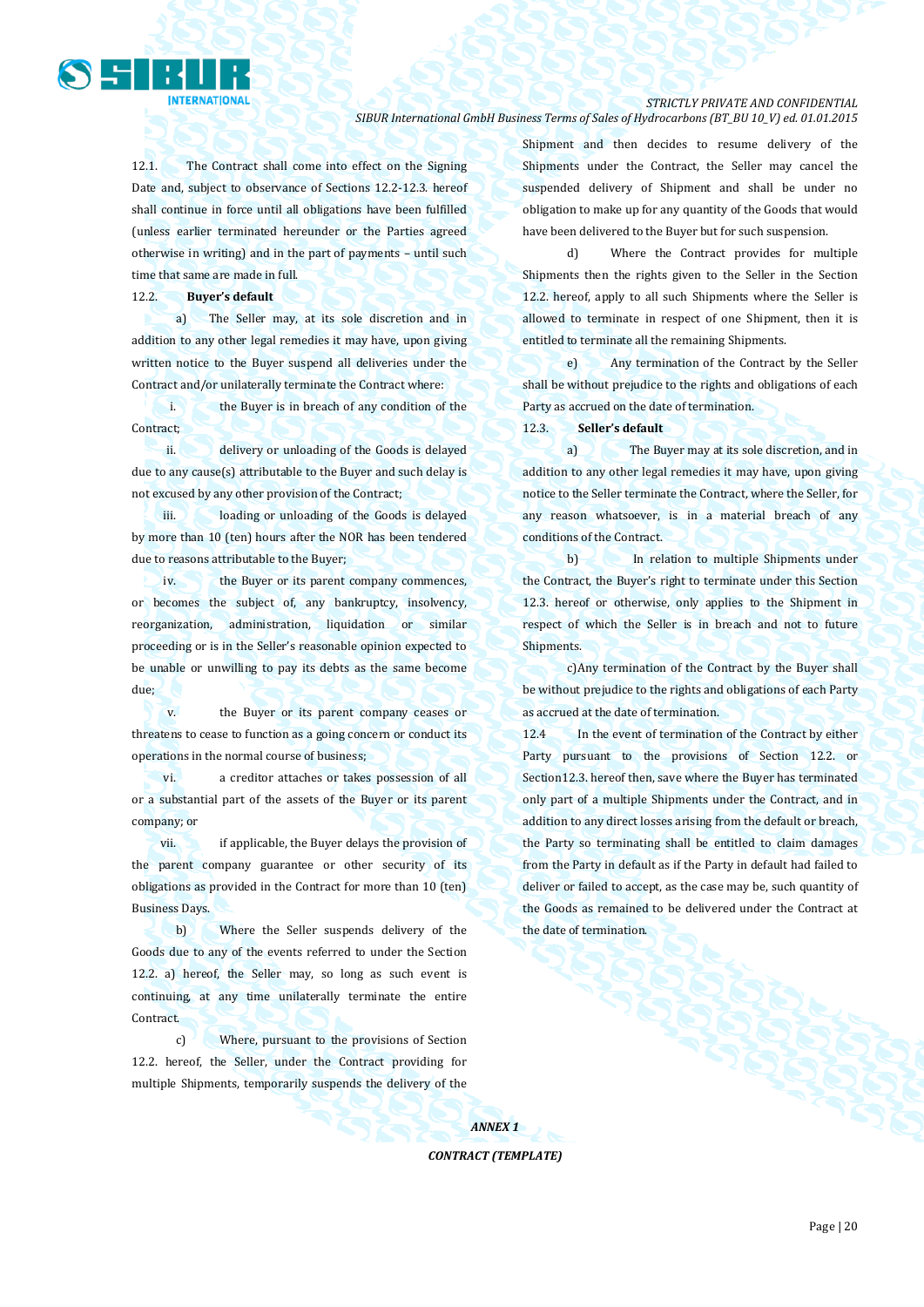

## *STRICTLY PRIVATE AND CONFIDENTIAL*

*SIBUR International GmbH Business Terms of Sales of Hydrocarbons (BT\_BU 10\_V) ed. 01.01.2015*

| <b>The Buyer</b>                                                                                                 | <b>The Seller</b>                                                                                                |
|------------------------------------------------------------------------------------------------------------------|------------------------------------------------------------------------------------------------------------------|
| [insert the name of the company], a company organized and<br>existing under the law of [insert the country name] | [insert the name of the company], a company organized and<br>existing under the law of [insert the country name] |
| with its registered legal address at [insert the address]                                                        | with its registered legal address at [insert the address]                                                        |
| represented by [insert the authorized person of the company]                                                     | represented by [insert the authorized person of the company]                                                     |
| acting on the basis of [insert]                                                                                  | acting on the basis of [insert]                                                                                  |
| Attn. to:                                                                                                        | Attn. to:                                                                                                        |
| Tel.                                                                                                             | Tel.                                                                                                             |
| FAX:                                                                                                             | FAX:                                                                                                             |
| E-MAIL:                                                                                                          | E-MAIL:                                                                                                          |

## **CONTRACT № [insert the number]**

| <b>Signing</b>            | <b>Date</b><br>Place: [insert the place] |                      | <b>[insert]</b>                        | document                            |                                         | date]:              |
|---------------------------|------------------------------------------|----------------------|----------------------------------------|-------------------------------------|-----------------------------------------|---------------------|
| I. GOODS                  | <b>II. QUALITY</b>                       | <b>III. QUANTITY</b> | <b>DELIVERY</b><br>IV.<br><b>BASIS</b> | <b>V.TRANSPORTATION</b>             | VI.<br><b>SHIPMENT</b><br><b>PERIOD</b> | <b>VII. LAYTIME</b> |
|                           |                                          |                      |                                        |                                     |                                         |                     |
| VIII.<br><b>DEMURRAGE</b> | <b>IX. PRICE</b>                         | X. PAYMENT TERMS     |                                        | XI. RESPONSIBILITIES OF THE PARTIES | XII.<br><b>DURATION</b>                 |                     |
|                           |                                          |                      |                                        |                                     |                                         |                     |

### BUSINESS TERMS

- 1. This Contract is intended to be accompanied and supplemented by Business Terms [insert the number/name of the Business Terms] of SIBUR International GmbH ("Business Terms") which shall be accessed via the following link [www.sibur](http://www.sibur-int.com/)[int.com.](http://www.sibur-int.com/)
- 2. It is expressly agreed and acknowledged by the Buyer that the Business Terms are the integral part hereof and considered incorporated into this Contract.
- 3. THE BUYER HEREBY EXPRESSLY ACKNOWLEDGES AND CONFIRMS THAT THE BUSINESS TERMS WERE READ VERY CAREFULLY, ACCURATELY AND PRECISELY AS THEY INCLUDE CERTAIN EXCLUSIONS, INCLUDING BUT NOT LIMITED TO, LIMITATIONS OF LIABILITY CONDITIONS, ARBITRATION AGREEMENT AND CONFIRMATION PROCEDURE.
- 4. If there is any conflict, ambiguity or inconsistency between the terms and conditions of this Contract and the terms and conditions of the Business Terms, the terms and conditions of this Contract shall prevail.

| The Buyer: |  |  | The Seller |
|------------|--|--|------------|
|            |  |  |            |

*ANNEX 2*

*GUARANTEE (TEMPLATE)*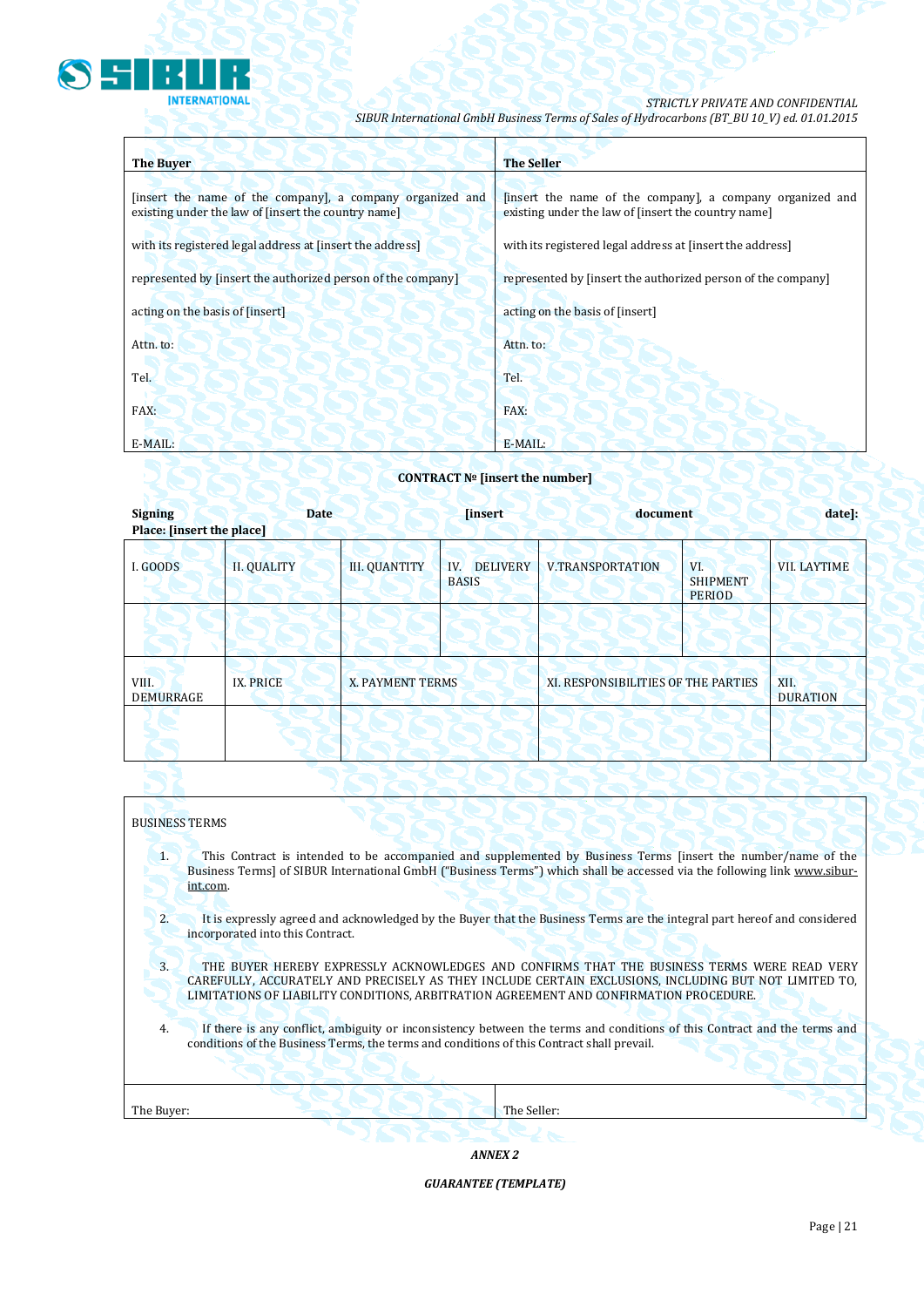

*GUARANTEE*

Signing Date: [ ] [ ]

THIS GUARANTEE (the "Guarantee") is made as a deed on the date written above (the "Signing Date")

BY:

 $\lceil$ , a company organised and existing under the laws of  $\lceil$ , with its office at  $\lceil$ , represented by,  $\lceil$ , acting on the basis of  $\lceil$ ("Guarantor"),

IN FAVOUR OF:

SIBUR International GmbH, a company organised and existing under the laws of Austria, with its registered legal address at Prinz-Eugen-Straße 8-10, A-1040 Vienna, Austria ("Seller", and, together with Guarantor, the "Parties", each being a "Party").

RECITALS:

WHEREAS, the Seller and  $\begin{bmatrix} 1 \\ 0 \end{bmatrix}$ , a company organised and existing under the laws of  $\begin{bmatrix} 1 \\ 0 \end{bmatrix}$ , with its registered legal address at  $\begin{bmatrix} 1 \\ 0 \end{bmatrix}$ (hereinafter referred to as the "Buyer"), entered into a Contract [ ] dated [ ] between the Seller, on the one hand and the Buyer, on the other hand (hereinafter referred to as the "Contract"); and

WHEREAS, the Guarantor has agreed to provide assurances for fulfilment of Buyer's payments and other obligations under and in connection with the Contract ;

NOW, THEREFORE, in consideration of the foregoing and for other good and valuable consideration, the receipt and sufficiency of which is hereby acknowledged, Guarantor hereby agrees as follows:

THIS GUARANTEE WITNESSETH as follows:

Guarantee. Guarantor hereby irrevocably, absolutely and unconditionally:

guarantees as primary obligor to Seller and not merely as surety only the full, complete and punctual performance by Buyer of all obligations, duties and undertakings of Buyer under the Contract, as may be amended or modified from time to time. Should Buyer fail to perform any of said obligations, Guarantor undertakes to and shall perform such obligations, or arrange performance thereof, in accordance with the terms of the Contract;

guarantees as aforesaid and without prejudice to the generality of the foregoing, the punctual payment by Buyer of any sums due by Buyer to Seller under or in respect of or pursuant to the Contract, as the Contract may be amended or modified from time to time, including (but not limited to) any claims or damages for breach thereof and together with any interest due thereon (collectively with the obligations referred to in paragraph (a) of this Clause, the "Guaranteed Obligations");

undertakes with Seller that whenever Buyer does not pay any amount when due under the Contract, Guarantor shall within [insert the period] business days after receiving a demand from Seller pay to Seller that amount as if it was the principal obligor. Should Guarantor default for any reason to pay the respective amount pursuant to Seller's request within the term specified above, Guarantor shall pay interest toSeller in the amount of one per cent (1%) of the outstanding unpaid amount per week;

indemnifies Seller immediately on demand against any costs, loss or liability suffered by Seller as a result of any Guaranteed Obligation being or becoming unenforceable, invalid or illegal. The amount of cost, loss or liability shall be equal to the amount which Seller would have been entitled to recover if such Guaranteed Obligations were enforceable, valid or illegal.

This Guarantee is a continuing guarantee and will extend to (i) the ultimate balance of sums payable by Buyer to Seller and/or (ii) the performance of the other Guaranteed Obligations by Buyer under the Contract, regardless of any intermediate payment or discharge in whole or in part.

Guarantee Absolute. The obligations of Guarantor hereunder shall not be affected by any act, omission, matter or thing which but for this provision might operate to release or otherwise exonerate Guarantor from Guarantor's obligations hereunder in whole or in part. The liability of the Guarantor under this Guarantee shall be absolute and unconditional irrespective of: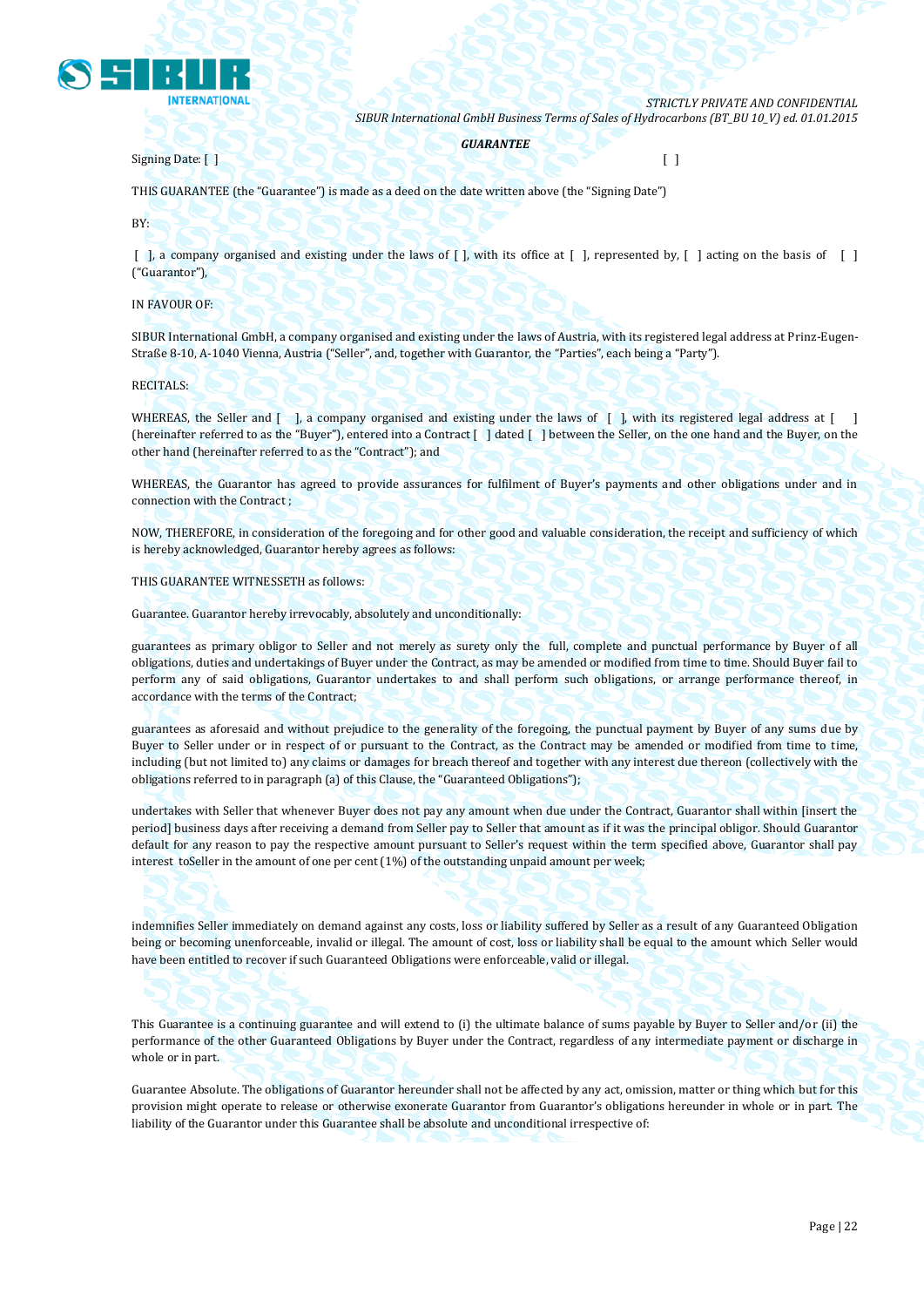

any lack of validity or enforceability of or defect or deficiency in the Contract or any other documents executed in connection with the Contract;

any modification, extension or waiver of any terms of the Contract;

any change in the time, manner, terms or place of payment of or in any other term of, all or any of the Guaranteed Obligations, or any other amendment or waiver of or any consent to departure from any agreement or instrument executed in connection therewith;

any failure, omission, delay, waiver or refusal by Seller to exercise, in whole or in part, any right or remedy held by Seller with respect to the Contract or any transaction under the Contract;

any change in the existence, structure or ownership of Guarantor or Buyer, or insolvency, bankruptcy, reorganisation or other similar proceeding affecting Buyer or its assets;

any other circumstance that might otherwise constitute a discharge,postponement, reduction, non-provability or other similar circumstance affecting any obligation of Buyer under the Contract or of Guarantor on respect of this Guarantee, other than payment in full and/or performance (as the case may be) of the Guaranteed Obligations; or

Guarantor's lack of awareness or notice of any of the foregoing.

The obligations of Guarantor hereunder are several from Buyer or any other person or entity, and are primary obligations concerning which Guarantor is the principal obligor. There are no conditions precedent to the enforcement of this Guarantee, except as expressly contained herein.

Guarantor agrees and acknowledges that any decision of any arbitral tribunal appointed in accordance with the Contract and/or any court in respect of or in connection with the Contract or any agreement reached between Buyer and Seller shall be binding on Guarantor as a party to this Guarantee.

This Guarantee shall continue to be effective or be reinstated, as the case may be, if at any time any payment of any of Guaranteed Obligations are annulled, set aside, invalidated, declared to be fraudulent or preferential, rescinded or must otherwise be returned, refunded or repaid by the Seller upon the insolvency, bankruptcy, dissolution, liquidation or reorganization of Buyer or any other guarantor, or upon or as a result of the appointment of an administrator, provisional liquidator, receiver, intervener or conservator of, or trustee or similar officer for, Buyer or any other guarantor or any substantial part of its property or otherwise, all as though such payment or payments had not been made.

Waiver. Guarantor hereby waives its right to be discharged by, or have a claim against Seller in respect of any amendment or supplement being made to the Contract and/or this Guarantee and agrees that this Guarantee shall not in any way be adversely affected or impaired by any time, indulgence, waiver, consent or any other concession granted to Buyer r and/or the Guarantor.

The Guarantor undertakes to Seller that Guarantor has not taken and will not take any security from Seller in respect of Guarantor's obligations hereunder. Any security taken by Guarantor in breach of this provision and all monies at any time received in respect thereof shall be held in trust for Seller as security for the obligations of Guarantor hereunder. Guarantor waives any defence or right arising by reason of any disability or lack of authority or power of Seller and shall remain liable hereunder if Seller, Buyer or any other party shall not be liable under the Contract for such reason.

Expenses. Guarantor agrees to pay on demand any reasonable costs, including reasonable legal fees, and other documented expenses incurred by Seller in enforcing Guarantor's payment obligations under this Guarantee.

Notices. All demands, notices and other communications provided for hereunder shall, unless otherwise specifically provided herein, be in English in writing and shall be addressed and delivered in person or by Federal Express, DHL (or other recognized international courier service requiring signature upon receipt) or by facsimile or email (as evidenced by a paper copy of such email) to the party receiving the notice at the address set forth below or at such address as may be designated by written notice, from time to time, to the other party. Such demands, notices and other communications shall be deemed effective upon receipt or, in the case of facsimile or email or other means of telecommunication, upon written confirmation of receipt by the other Party (such confirmation to be transmitted in person, by email or international courier as provided above). For purposes of notice, the addresses of the Parties shall be as follows:

If to the Seller:

For the attention of: [insert] Address: [insert]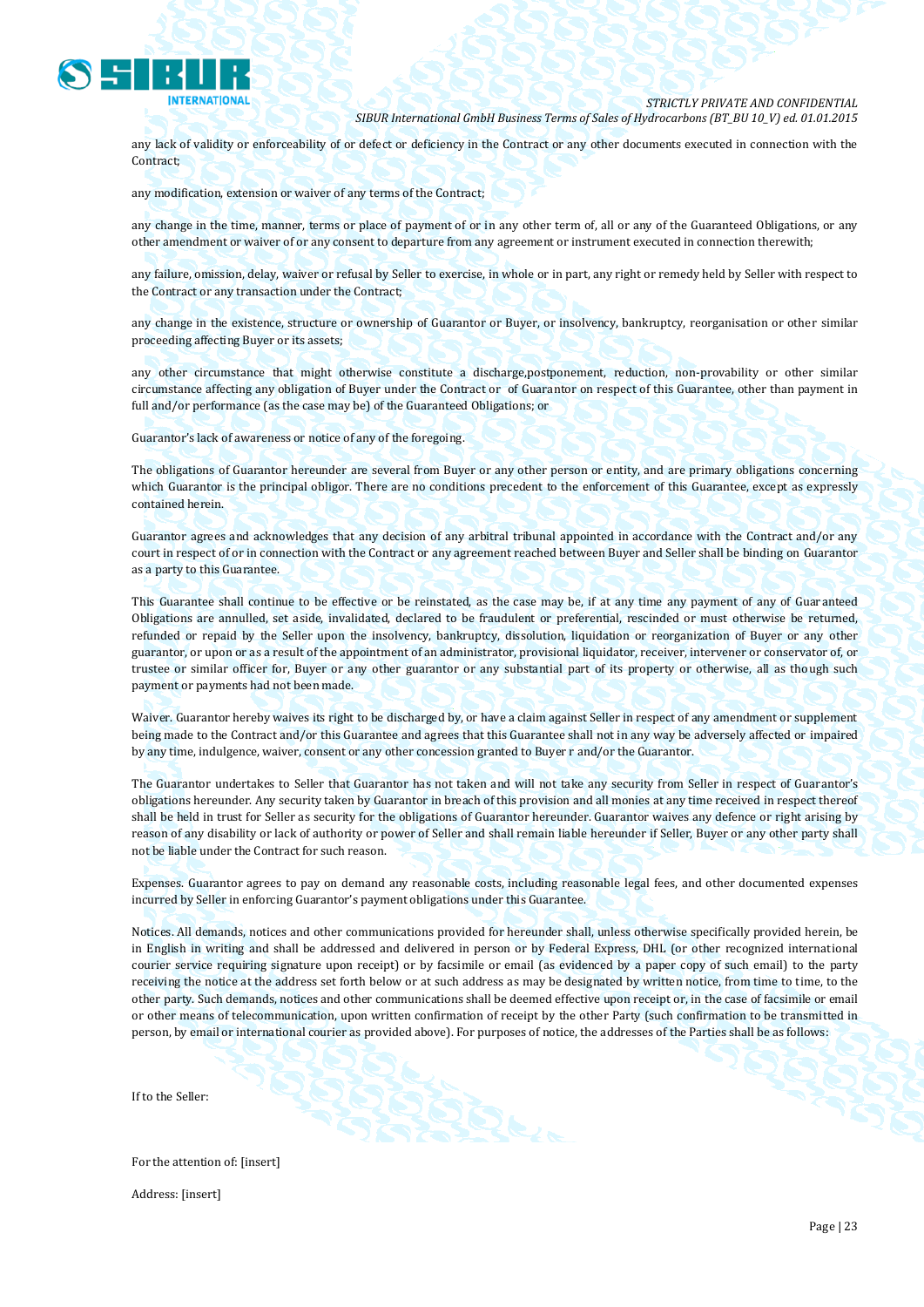

Facsimile no.: [insert]

Email: [insert]

If to the Guarantor:

For the attention of: [insert]

Address: [insert]

Facsimile no.: [insert]

Email: [insert]

Demand and Payment. Any demand by Seller for performance hereunder shall be in writing and delivered to Guarantor pursuant to Clause 5 hereof, and shall (a) reference this Guarantee, (b) specifically identify Buyer and the Guaranteed Obligations to be paid and/or performed (as the case may be) and (c) set forth payment instructions in respect of any amount or amounts payable to Seller. There are no other requirements of notice, presentment or demand other than stated in this Guarantee.

Any payment to be made hereunder by Guarantor shall be made without set off or counterclaim save as hereinbefore provided and shall be made free and clear of, and without deduction for or on account of, any present or future taxes, duties, charges, fees, deductions or withholdings of any nature whatsoever and by whomsoever imposed.

Assignment; Successors and Assigns. The provisions of this Guarantee shall be binding on and inure to the benefit of Seller and its respective successors and permitted assigns. None of the Parties may assign its rights and/or delegate its obligations under this Guarantee to any third party without the other Parties' prior written consent, except that the Seller may assign this Guarantee to a third party without such consent and the assignee becomes the beneficiary of the right to require the performance of Guaranteed Obligations ("Permitted Assignment"). Guarantor acknowledges that if this Guarantee is assigned by Seller in connection with a Permitted Assignment, then this Guarantee shall continue in full and effect and Guarantor shall continue to guarantee the performance of Guaranteed Obligations to Seller's assignee on the terms of this Guarantee and, if requested by Seller, shall enter into a guarantee on the same terms as this Guarantee directly with Seller's assignee. Guarantor also acknowledges that if the Contract is assigned by Buyer in

accordance with the provisions of the Contract, then this Guarantee shall continue in full force and effect and Guarantor shall continue to guarantee the performance of Guaranteed Obligations in accordance with the Contract by Buyer's assignee on the terms of this Guarantee.

Applicable law and Arbitration. This Guarantee, andany non-contractual obligations arising out of or in connection with this Guarantee, shall be governed by and construed in accordance with the laws of England and Wales notwithstanding the choice of law rules of any jurisdiction and determined without reference to the principles of conflicts of laws. Any dispute arising out of or in connection with this Guarantee, including any question regarding its existence, validity or termination, shall be referred to and finally resolved by arbitration under the London Court of International Arbitration (LCIA) Rules, which Rules are deemed to be incorporated by reference into this Clause.

The number of arbitrators shall be three. Each Party shall nominate one arbitrator and the two appointed arbitrators shall appoint a third arbitrator who shall serve as the chairman of the arbitration tribunal. Unless otherwise agreed by the Parties, all arbitrators shall be fluent in English and have experience in acting as an arbitrator.

The seat, or legal place, of arbitration shall be London, England.

The language to be used in the arbitral proceedings shall be English.

The Parties undertake to keep confidential all awards in any arbitration, together with all materials in the proceedings created for the purpose of the arbitration and all other documents produced by another party in the proceedings not otherwise in the public domain save and to the extent that disclosure may be required of a party by legal duty, to protect or pursue a legal right or to enforce or challenge an award in bona fide legal proceedings before a state court or other judicial authority.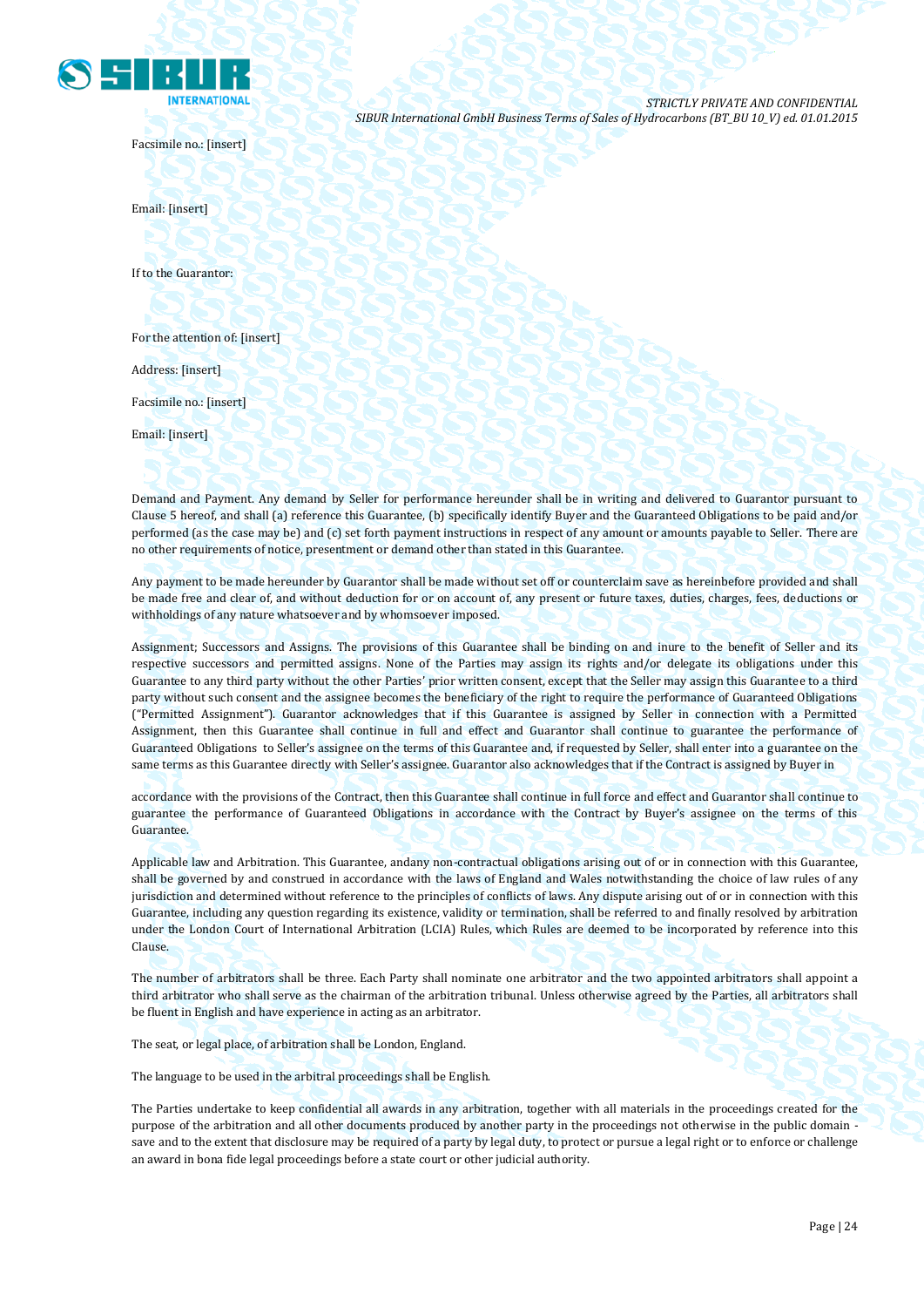

By agreeing to arbitration in accordance with this Clause, the Parties agree that no competent court in any relevant jurisdiction will have the power to issue a pre-arbitral injunction, pre-arbitral attachment or other order in aid of the arbitration proceedings or the enforcement of any award.

Parties shall submit documents in English. Documents submitted in a language other than English shall be translated into English at the expense of the Party submitting the documents. Each Party shall have the right, at its sole cost and expense, to have an interpreter attend the arbitration hearings if it so chooses.

No Waiver; Remedies. No failure on the part of a Party to exercise, and no delay in exercising, any right hereunder shall operate as a waiver thereof, nor shall any single or partial exercise of any right hereunder preclude any other of further exercise thereof o the exercise of any other right. The remedies herein provided are cumulative and not exclusive of any remedies provided by the applicable law.

Validity. This Guarantee shall be deemed effective for all purposes as of the Signing Date . Except for any claim notified before the expiry date, this Guarantee and Guarantor's liability to Seller hereunder shall continue and remain in full force and effect until the date on which all the guaranteed sums have been paid in full and all of Buyer's obligations under the Contract have been performed in full.

Until Guarantor's liability to Seller expires pursuant to this Guarantee, Guarantor shall not enter into any transaction which would make this Guarantee unenforceable, delay its enforcement or have an adverse effect on its enforceability, including without limitation any agreement which prohibits Guarantor from performing its obligations hereunder, without Seller's prior written consent to such transaction that specifically references to this Clause 10.

Amendments. A written Amendment executed solely by Guarantor may extend the termination date of this Guarantee. No other amendment of this Guarantee shall be effective unless in writing and signed by Guarantor and Seller. Neither waiver of any provision of this Guarantee nor consent to any departure by either Party from the terms hereof shall in any event be effective unless such waiver shall be in writing and signed by other Party. Any such waiver shall be effective inly in the specific instance and for specific purpose for which it was given.

Severability. Each provision of this Guarantee is severable and distinct from the others. Seller and Guarantor intend that every such provision shall be and remain valid and enforceable to the fullest extent permitted by applicable law. If any such provision is or at any time becomes to any extent invalid, illegal or unenforceable under any enactment of rule of applicable law, it shall to that extent be deemed not to form part of this Guarantee but (except to that extent in the case of that provision) it and other provisions of this Guarantee shall continue in full force and effect and their validity, legality and enforceability shall not be thereby affected or impaired.

Headings, References and Usage of Terms. This Guarantee is executed in the English language. All capitalised terms used, but not defined, in this Guarantee but defined in the Contract shall have the respective meanings set forth in the Contract. In this Guarantee, the singular shall include the plural and vice versa . The terms "herein" and "hereunder" and similar terms shall be interpreted to refer to this entire Guarantee.

The Guarantor's warranties and representations. The Guarantor warrants and represents that:

The Guarantor is a company duly organised, validly existing and in good standing under the laws of the country of its incorporation. The Guarantor has all requisite corporate power and authority to carry on its business as presently conducted and as proposed to be conducted. Guarantor is duly qualified to transact business and is in good standing in each jurisdiction in which it operates it business;

All corporate action required to be taken by Guarantor in order to authorise Guarantor to enter into this Guarantee, and to perform its obligations hereunder, has been taken. All action on the part of the officers of Guarantor necessary for the execution and delivery of this Guarantee, the performance of all obligations of Guarantor under this Guarantee have been taken. This Guarantee, when executed and delivered by Guarantor, shall constitute valid and legally binding obligations of Guarantor, enforceable against the Guarantor in accordance with its terms;

No consent, approval, order or authorisation of, or registration, qualification, designation, declaration or filing with, any federal, state or local governmental authority is required on the part of Guarantor in connection with execution, delivery or performance of this Guarantee;

There is no claim, action, suit, proceeding, arbitration, complaint, charge or investigation pending or currently threatened that questions the validity of the Guarantee or the right of Guarantor to enter into it or perform its obligations under it; and

Guarantor is not in violation or default (i) of any provisions of its charter or by-laws (as a case may be), (ii) of any instrument, judgment, order, writ or decree, (iii) under any note, indenture or mortgage, or (iv) under any lease, agreement, contract or purchase order to which it is a party or by which it is bound, or of any provision of federal or state statute, rule or regulation applicable to Guarantor, the